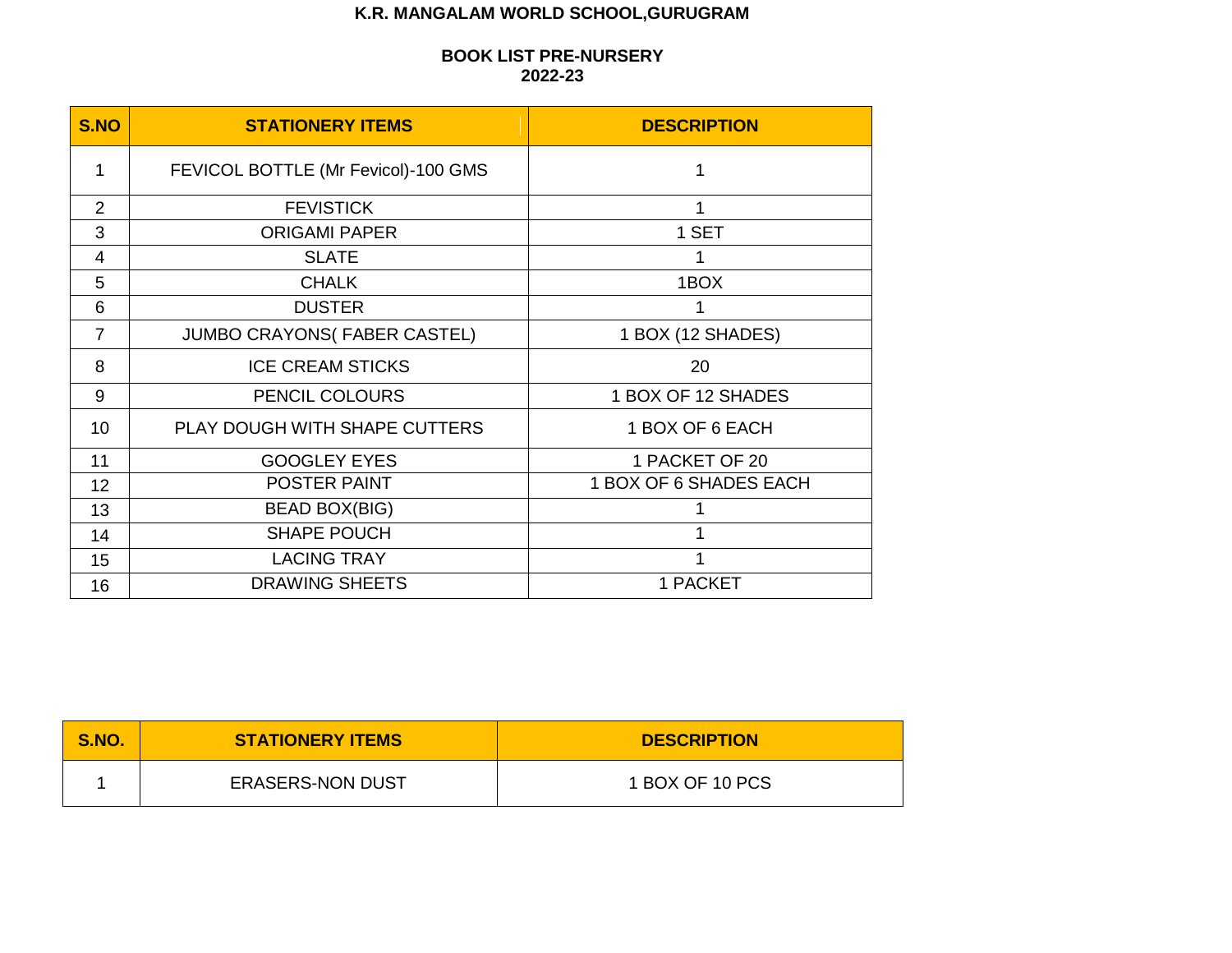## **BOOK LIST FOR NURSERY 2021-2022**

| S.NO. | <b>BOOKS</b>                                   | <b>PUBLISHER</b>      |
|-------|------------------------------------------------|-----------------------|
|       | <b>MY FIRST BOOK OF PATTERN</b>                | <b>SELF COMPILED</b>  |
| 2     | <b>ENGLISH WORKBOOK 1 &amp; 2</b>              | <b>SELF COMPILED</b>  |
| 3     | <b>ENGLISH NOTEBOOK 1 &amp; 2</b>              | <b>SELF COMPILED</b>  |
| 4     | <b>MATHS WORKBOOK 1 &amp; 2</b>                | <b>SELF COMPILED</b>  |
| 5     | <b>EVS WORKBOOK 1 &amp; 2</b>                  | <b>SELF COMPILED</b>  |
| 6     | <b>RHYME BOOK</b>                              | <b>SELF COMPILED</b>  |
| 7     | <b>EXPLORING ART &amp; ACTIVITIES BOOK (A)</b> | RACHNA SAGAR PVT LTD. |
| 8     | <b>SPIRAL DRAWING FILE</b>                     |                       |
| 9     | <b>SCRAP BOOK</b>                              |                       |
| 10    | <b>ACTIVITY BOOK</b>                           | <b>SELF COMPILED</b>  |

## **STATIONERY**

| <b>S.NO.</b>  | <b>STATIONERY ITEMS</b>                     | <b>DESCRIPTION</b> |
|---------------|---------------------------------------------|--------------------|
|               | <b>ERASERS-NON DUST (DOMS)</b>              | 1 BOX OF 10 PCS    |
| $\mathcal{P}$ | <b>PENCILS (DOMS)</b>                       | 2 BOXES            |
| 3             | <b>SHARPENER (DOMS)</b>                     | 1 PC               |
| 4             | FEVICOL BOTTLE (Mr Fevicol)-100 GMS         |                    |
| 5             | <b>FEVISTICK</b>                            |                    |
| 6             | <b>ORIGAMI PAPER</b>                        | 2 SETS             |
|               | SLATE- (WITH ENGLISH LINES 8 MATHS<br>GRID) |                    |
| 8             | <b>CHALK</b>                                | 1 BOX              |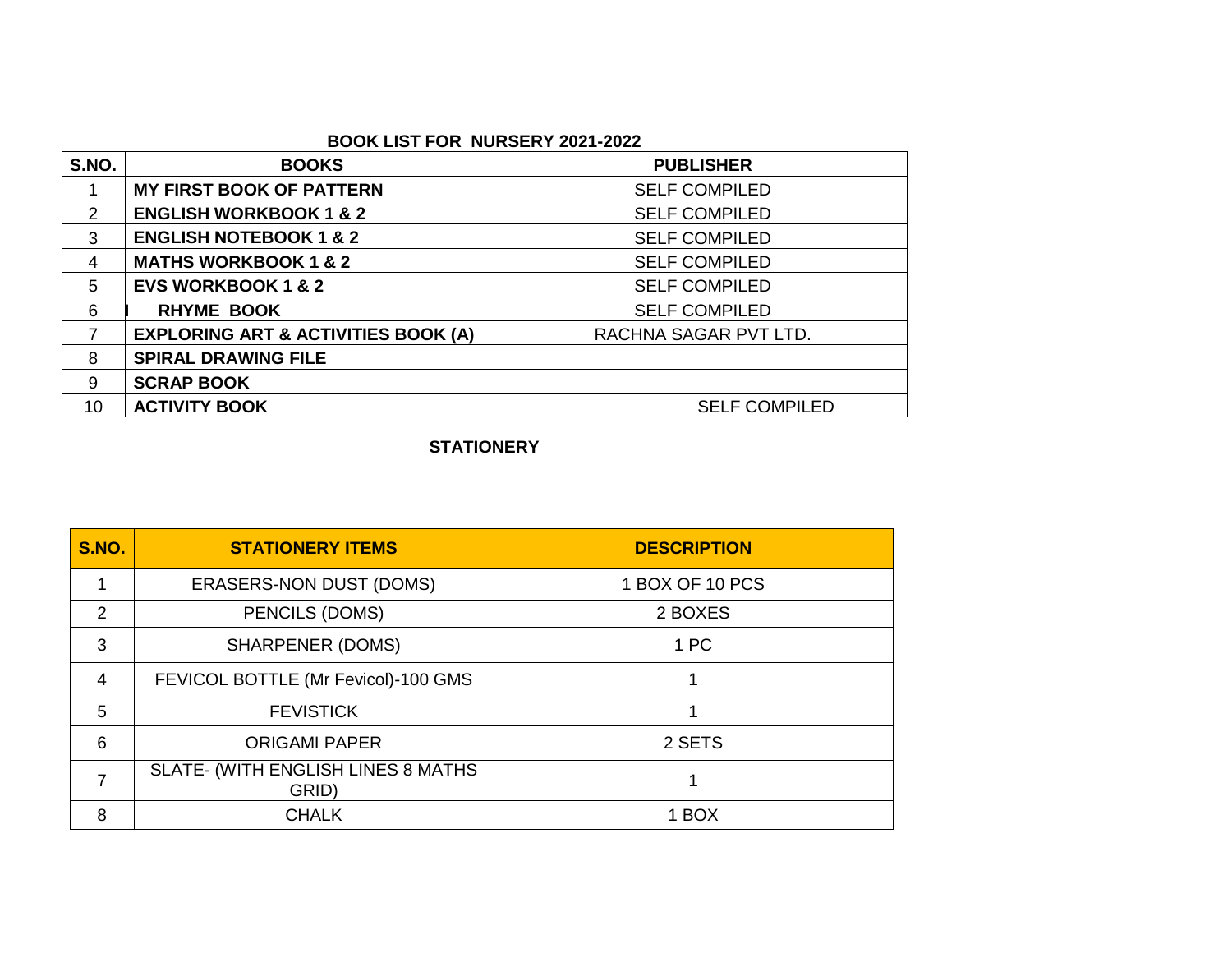| 9  | <b>DUSTER</b>                       |                        |
|----|-------------------------------------|------------------------|
| 10 | <b>JUMBO CRAYONS (FABER CASTEL)</b> | 1 BOX (12 SHADES)      |
| 11 | <b>ICE CREAM STICKS</b>             | 50                     |
| 12 | PENCIL COLOURS                      | 1 BOX OF 12 SHADES     |
| 13 | PLAY DOUGH WITH SHAPE CUTTERS       | 1 BOX OF 6 EACH        |
| 14 | <b>GOOGLEY EYES</b>                 | 1 PACKET OF 20         |
| 15 | <b>POSTER PAINT</b>                 | 1 BOX OF 6 SHADES EACH |

# **BOOK LIST FOR KG 2022-23**

| <b>S.NO.</b> | <b>BOOKS</b>                                 | <b>PUBLISHER</b>            |
|--------------|----------------------------------------------|-----------------------------|
|              | <b>ENGLISH WORKBOOK 1 &amp; 2</b>            | <b>SELF COMPILED</b>        |
| 2            | <b>READ ALOUD (A PHONO DRILL)</b>            | <b>CORDOVA PUBLICATIONS</b> |
| 3            | <b>Cursive Writing Book</b>                  | <b>Self Complied</b>        |
| 4            | <b>SHABD GYAN</b>                            | <b>SBS PUBLICATIONS</b>     |
| 5            | <b>HINDI WORKBOOK 1 &amp; 2</b>              | <b>SELF COMPILED</b>        |
| 6            | <b>MATHS WORKBOOK 1 &amp; 2</b>              | <b>SELF COMPILED</b>        |
|              | <b>EVS WORKBOOK 1&amp;2</b>                  | <b>SELF COMPILED</b>        |
| 8            | <b>EXPLORING ART &amp; ACTIVITIES BOOK 1</b> | RACHNA SAGAR PVT LTD.       |
| 9            | <b>SPIRAL DRAWING FILE</b>                   |                             |
| 10           | <b>ACTIVITY BOOK</b>                         | <b>SELF COMPILED</b>        |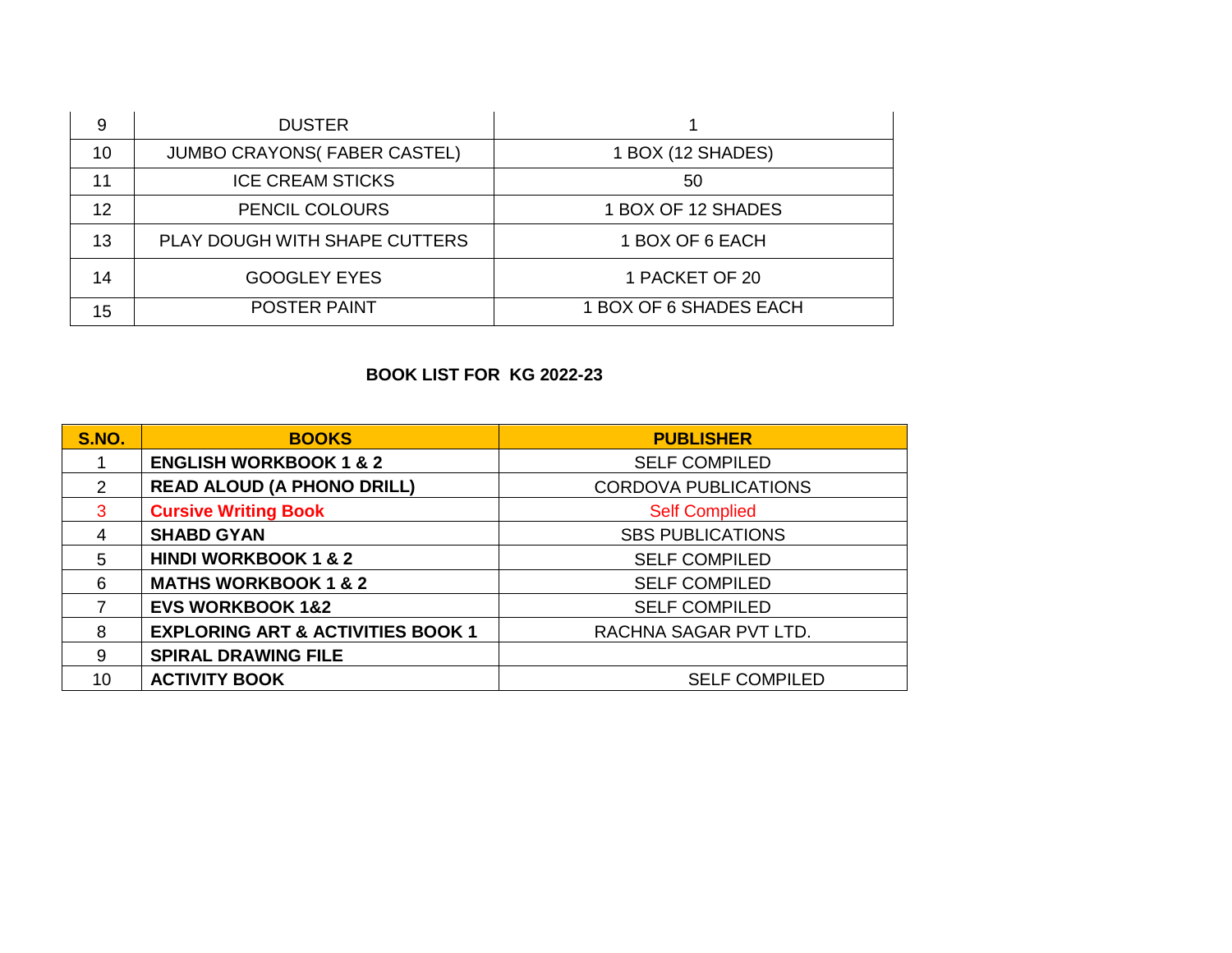## **STATIONERY**

| $\overline{2}$  | PENCILS (DOMS)                      | 2 BOXES             |
|-----------------|-------------------------------------|---------------------|
| 3               | <b>SHARPENER</b>                    | 1 PC                |
| 4               | FEVICOL BOTTLE (Mr Fevicol)-100 GMS |                     |
| 5               | <b>FEVISTICK</b>                    |                     |
| 6               | <b>ORIGAMI PAPER</b>                | 2 SETS              |
| $\overline{7}$  | <b>JUMBO CRAYONS</b>                | 1 BOX (12 SHADES)   |
| 8               | PLAY DOUGH WITH SHAPE CUTTERS       | 1 BOX OF 4 EACH     |
| 9               | <b>PENCIL COLOURS</b>               | 1 BOX OF 12 SHADES  |
| 10 <sup>1</sup> | <b>ICE CREAM STICKS</b>             | 50                  |
| 11              | <b>GOOGLEY EYES</b>                 | 1 PACKET OF 20      |
| 12 <sup>2</sup> | <b>POSTER COLORS</b>                | 1 BOX OF (6 SHADES) |

# **PROPOSED BOOK LIST FOR GRADE-I 2022-23**

| <b>S.NO.</b> | <b>BOOKS</b>                  | <b>PUBLISHER</b>     |
|--------------|-------------------------------|----------------------|
|              | <b>ENGLISH</b>                |                      |
|              | <b>COMMUNICATE IN ENGLISH</b> | RATNA SAGAR          |
|              | <b>WORKBOOK</b>               | <b>SELF COMPILED</b> |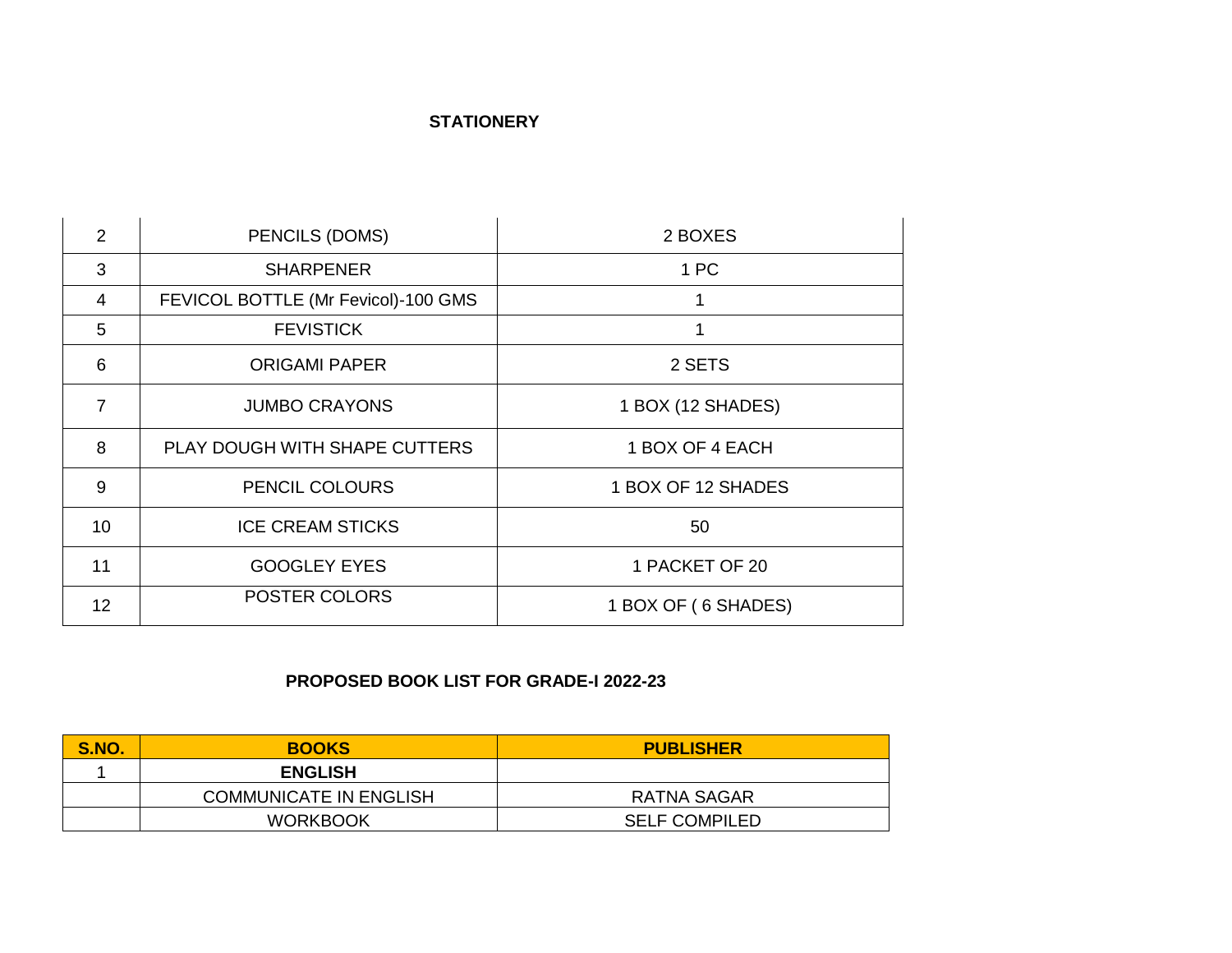|   | <b>Powerful Jolly Phonics</b> | <b>SELF COMPILED</b>     |
|---|-------------------------------|--------------------------|
| 2 | <b>MATHS</b>                  |                          |
|   | <b>TOGETHER WITH MATHS</b>    | <b>RATNA SAGAR</b>       |
|   | <b>WORKBOOK</b>               | <b>SELF COMPILED</b>     |
| 3 | <b>HINDI</b>                  |                          |
|   | <b>SWAR GYAN</b>              | <b>JEEWAN PUBLISHERS</b> |
|   | <b>WORKBOOK</b>               | <b>SELF COMPILED</b>     |
| 4 | <b>EVS</b>                    |                          |
|   | <b>ENJOYING SCIENCE</b>       | <b>NOBEL PUBLISHERS</b>  |
|   | <b>WORKBOOK</b>               | <b>SELF COMPILED</b>     |
| 5 | <b>COMPUTER STUDIES BOOK</b>  | <b>SELF COMPILED</b>     |
| 6 | <b>GK-PLANET 1</b>            | <b>PM PUBLISHERS</b>     |

## **NOTEBOOKS AND STATIONERY FOR GRADE-I**

| S.NO. | <b>SUBJECT</b>          | <b>DESCRIPTION</b>               |
|-------|-------------------------|----------------------------------|
|       | <b>MATHS (BLUE)</b>     | 2 BIG SQUARE NOTEBOOKS           |
|       | <b>ENGLISH (ORANGE)</b> | 2 THICK FOUR LINED NOTEBOOKS     |
| 3     | HINDI (DARK GREEN)      | 2 THICK FIVE LINED NOTEBOOKS     |
|       | EVS (YELLOW)            | 2 INTERLEAF FOUR LINED NOTEBOOKS |
|       | ART & DRAWING FILE      | 1 SPIRAL                         |

| S.NO. | <b>STATIONERY ITEMS</b> | <b>DESCRIPTION</b> |
|-------|-------------------------|--------------------|
|       | <b>ERASERS-NON DUST</b> | 1 BOX OF 10 PCS    |
|       | PENCILS (DOMS)          | 2 BOXES            |
|       | <b>SHARPENER</b>        | 2 PCS              |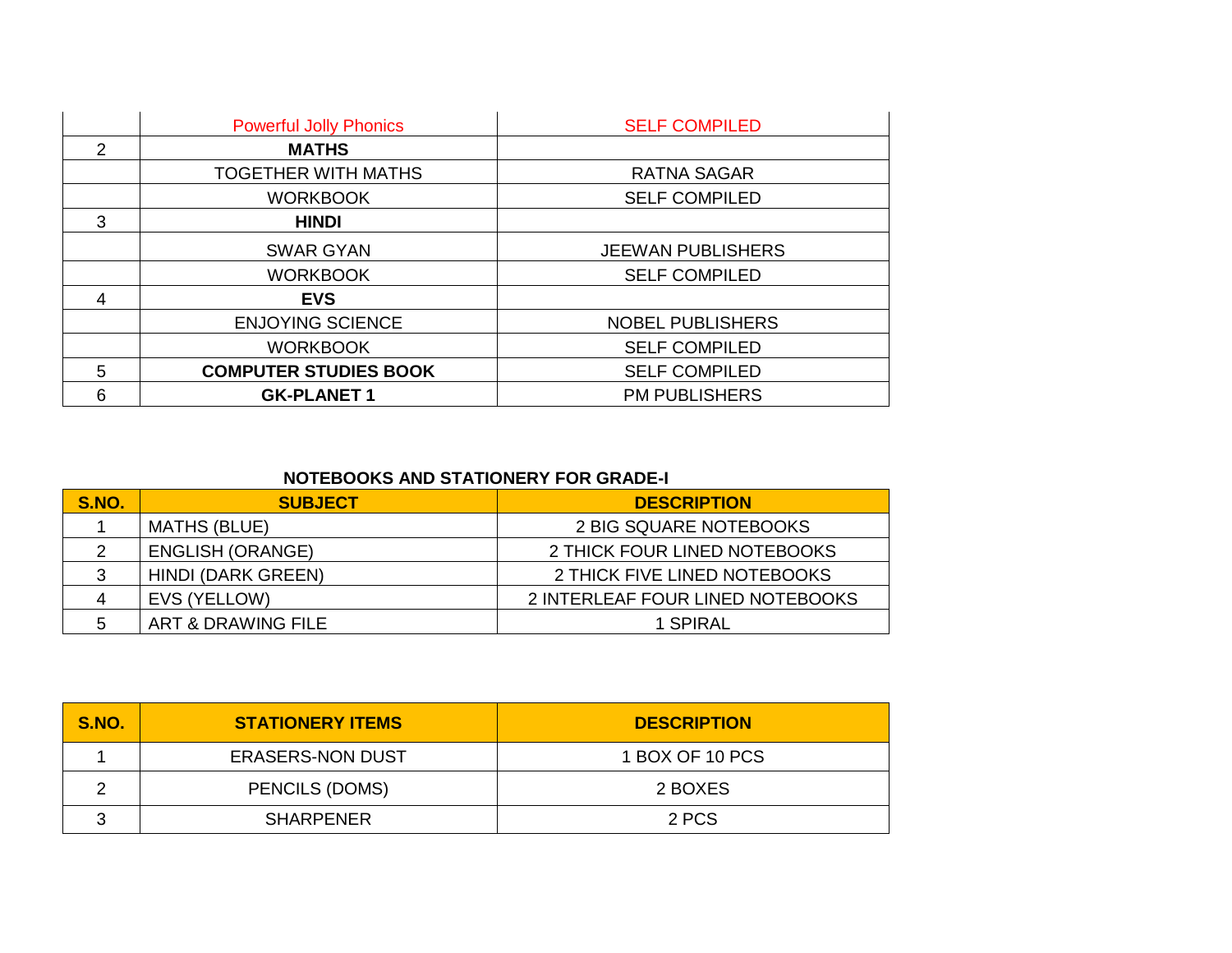|    | PENCIL COLOURS                      | 1 BOX OF 12 SHADES |
|----|-------------------------------------|--------------------|
| 5  | <b>FEVISTICK</b>                    |                    |
| 6  | FEVICOL BOTTLE (Mr Fevicol)-100 GMS |                    |
|    | <b>ORIGAMI PAPER</b>                | 1 SET              |
| 8  | <b>SMALL SCALE</b>                  |                    |
| 9  | <b>GOOGLEY EYES</b>                 | 1 PACKET OF 20     |
| 10 | <b>ICE CREAM STICKS</b>             | 50                 |
| 11 | <b>CLAY BOX</b>                     | 1 PACKET           |
| 12 | POSTER COLORS (6 SHADES)            | 1 BOX              |

## **K.R. MANGALAM WORLD SCHOOL,GURUGRAM Book list (2022-23)**

# **BOOK LIST FOR CLASS II**

| S.NO | <b>BOOKS</b>               | <b>PUBLISHER</b>     |
|------|----------------------------|----------------------|
| 1.   | <b>ENGLISH</b>             | <b>OXFORD</b>        |
|      | NEW BROADWAY READER        |                      |
|      | <b>WORKBOOK</b>            | <b>SELF COMPILED</b> |
| 2.   | <b>HINDI</b>               |                      |
|      | <b>GUNJAN PATHMALA</b>     | <b>MADHUBAN</b>      |
|      | <b>VYAKARAN MALA</b>       | <b>SONKA</b>         |
|      | <b>WORKBOOK</b>            | <b>SELF COMPILED</b> |
| 3.   | <b>MATHS</b>               |                      |
|      | <b>TOGETHER WITH MATHS</b> | <b>RACHNA SAGAR</b>  |
|      | <b>WORKBOOK</b>            | <b>SELF COMPILED</b> |
| 4.   | <b>EVS</b>                 |                      |
|      | <b>ENJOYING SCIENCE</b>    | <b>NOBEL</b>         |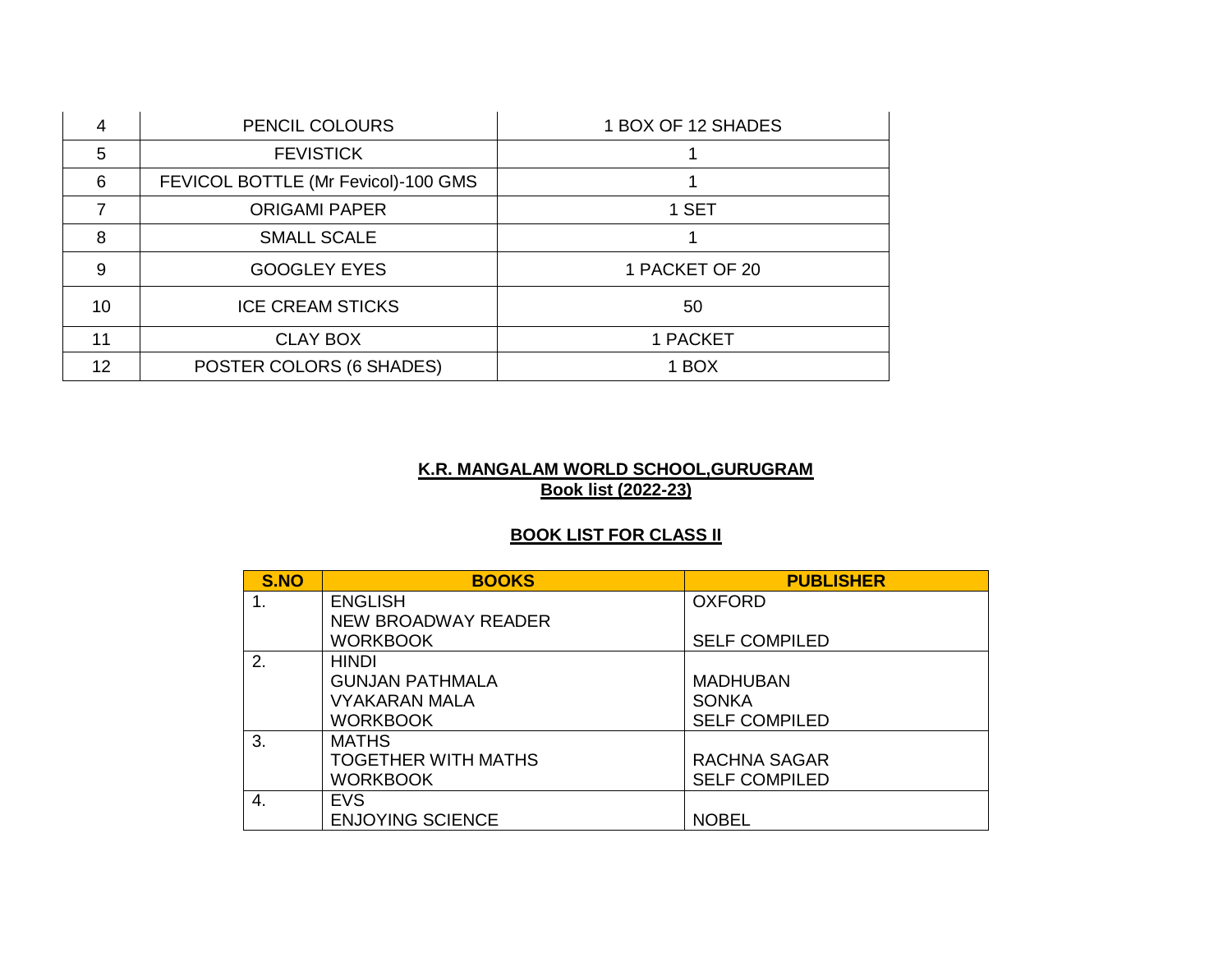|    | <b>WORKBOOK</b>              | <b>SELF COMPILED</b>  |
|----|------------------------------|-----------------------|
| J. | GK                           | <b>SIDDHARTH BASU</b> |
|    | <b>KNOW FOR SURE</b>         |                       |
| 6. | <b>COMPUTER STUDIES BOOK</b> | <b>SELF COMPILED</b>  |

# **NOTEBOOKS FOR CLASS II**

| S.NO | <b>SUBJECT</b>                    | <b>DESCRIPTION</b>               |
|------|-----------------------------------|----------------------------------|
|      | MATHS(BLUE)                       | 2 BIG SQUARE NOTEBOOKS           |
| 2    | ENGLISH(ORANGE)                   | 2 FOUR LINED NOTEBOOKS           |
| 3.   | <b>HINDI(DARK GREEN)</b>          | 2 THICK FIVE LINED NOTEBOOKS     |
| -4.  | EVS(YELLOW)                       | 2 INTERLEAF FOUR LINED NOTEBOOKS |
| -5.  | ART & DRAWING FILE WITH 20 SHEETS | 1 SPIRAL BINDING                 |

# **STATIONERY CLASS II**

| 6.  | <b>COVERS</b>                     | 9              |
|-----|-----------------------------------|----------------|
| 7.  | <b>STICKERS</b>                   | 2 SHEETS       |
| 8.  | <b>WORKBOOK COVERS</b>            | 5              |
| 9.  | <b>CLEAR BAG</b>                  | $\overline{2}$ |
| 10. | <b>SKETCH PENS (12 SHADES)</b>    |                |
| 11. | PASTEL COLORS (24 SHADES)         |                |
| 12. | PENCIL COLORS                     |                |
| 13. | FEVICOL (100 GMS)                 |                |
| 14  | <b>ORIGAMI SHEET</b>              |                |
| 15. | <b>CRYSTAL BEAD STICKER SHEET</b> | 1 PACKET       |
| 16. | <b>ICECREAM STICKS</b>            |                |
| 17. | <b>SAFETY SCISSORS</b>            |                |
| 18. | <b>PENCIL</b>                     | 1 Box          |
| 19. | <b>ERASER(PACK OF 10)</b>         | 1 Box          |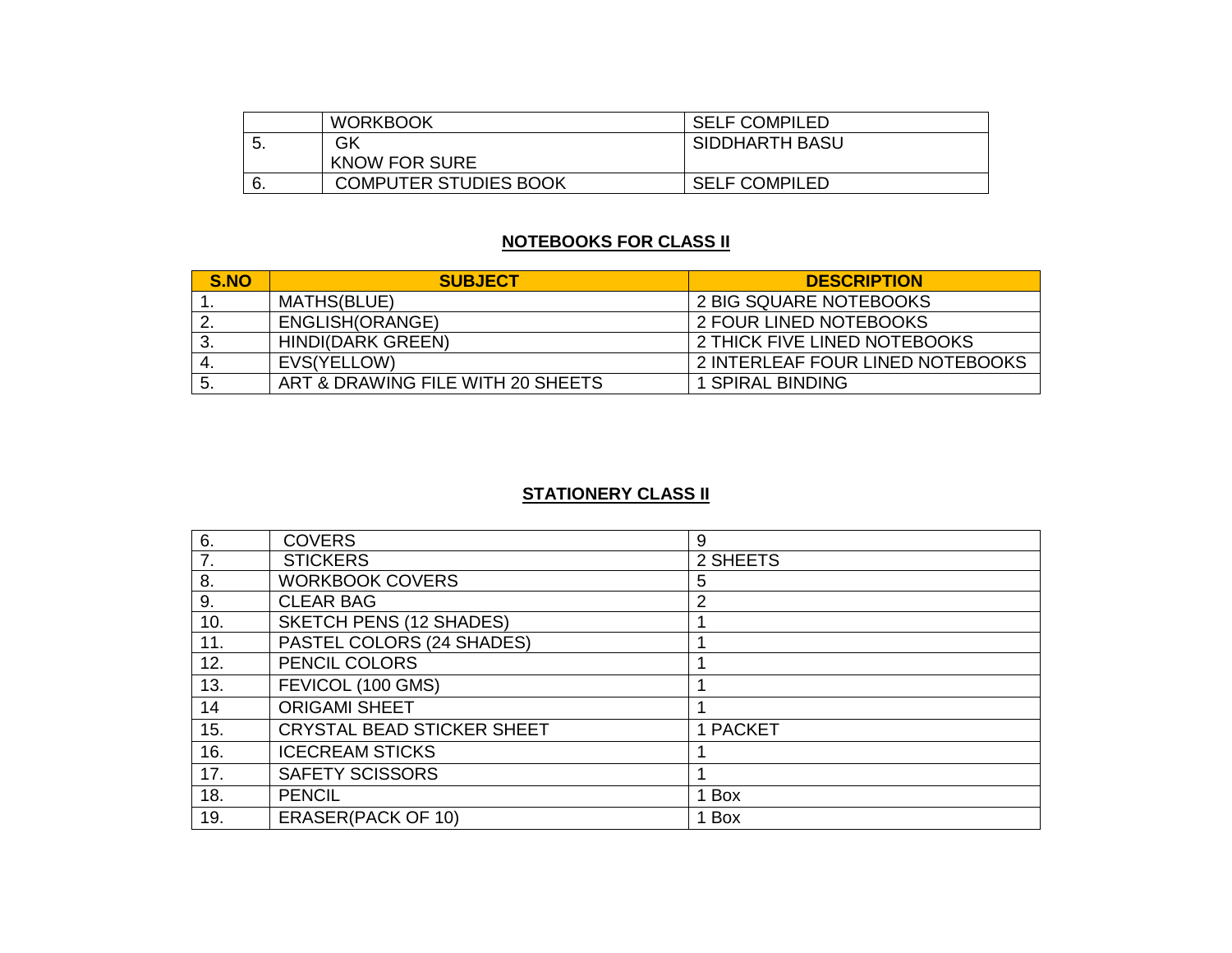| 20. | <b>SHARPENER</b>     |          |
|-----|----------------------|----------|
| 21. | <b>SMALL RULER</b>   |          |
| 22. | <b>COTTON BALL</b>   | 1 PACKET |
| 23. | <b>COLOURED TAPE</b> |          |
| 24. | A4 DRAWING SHEETS    | 1 PACKET |
| 25. | <b>FEVISTICK</b>     |          |

# **BOOK LIST FOR CLASS III**

| S.NO             | <b>BOOKS</b>                         | <b>PUBLISHER</b>       |
|------------------|--------------------------------------|------------------------|
| 1.               | <b>ENGLISH</b>                       | <b>OXFORD</b>          |
|                  | NEW BROADWAY READER $-3$             |                        |
|                  | <b>NEW JUNIOR ENGLISH DICTIONARY</b> | <b>PEARSON LONGMAN</b> |
|                  | (COMPULSORY)                         | THE STUDENTS' STORES   |
|                  | <b>READ FOR PLEASURE - THE BLUE</b>  | <b>SELF COMPILED</b>   |
|                  | <b>UMBRELLA</b>                      |                        |
|                  | <b>WORKBOOK</b>                      |                        |
| 2.               | <b>HINDI</b>                         |                        |
|                  | VITAAN - 3<br><b>WORKBOOK</b>        | <b>MADHUBAN</b>        |
|                  |                                      | <b>SELF COMPILED</b>   |
| 3.               | <b>MATHS</b>                         |                        |
|                  | <b>NEW ENJOYING MATHEMATICS - 3</b>  | <b>OXFORD</b>          |
|                  | <b>WORKBOOK</b>                      | <b>SELF COMPILED</b>   |
| $\overline{4}$ . | <b>SCIENCE</b>                       |                        |
|                  | <b>ENJOYING SCIENCE - 3</b>          | <b>NOBEL</b>           |
|                  | <b>WORKBOOK</b>                      | <b>SELF COMPILED</b>   |
| 5.               | GK.                                  | SIDDHARTH BASU         |
|                  | <b>KNOW FOR SURE</b>                 |                        |
| 6.               | <b>COMPUTER STUDIES BOOK</b>         | <b>SELF COMPILED</b>   |
| 7.               | GARDEN OF LIFE $-3$                  | <b>MACMILLAN INDIA</b> |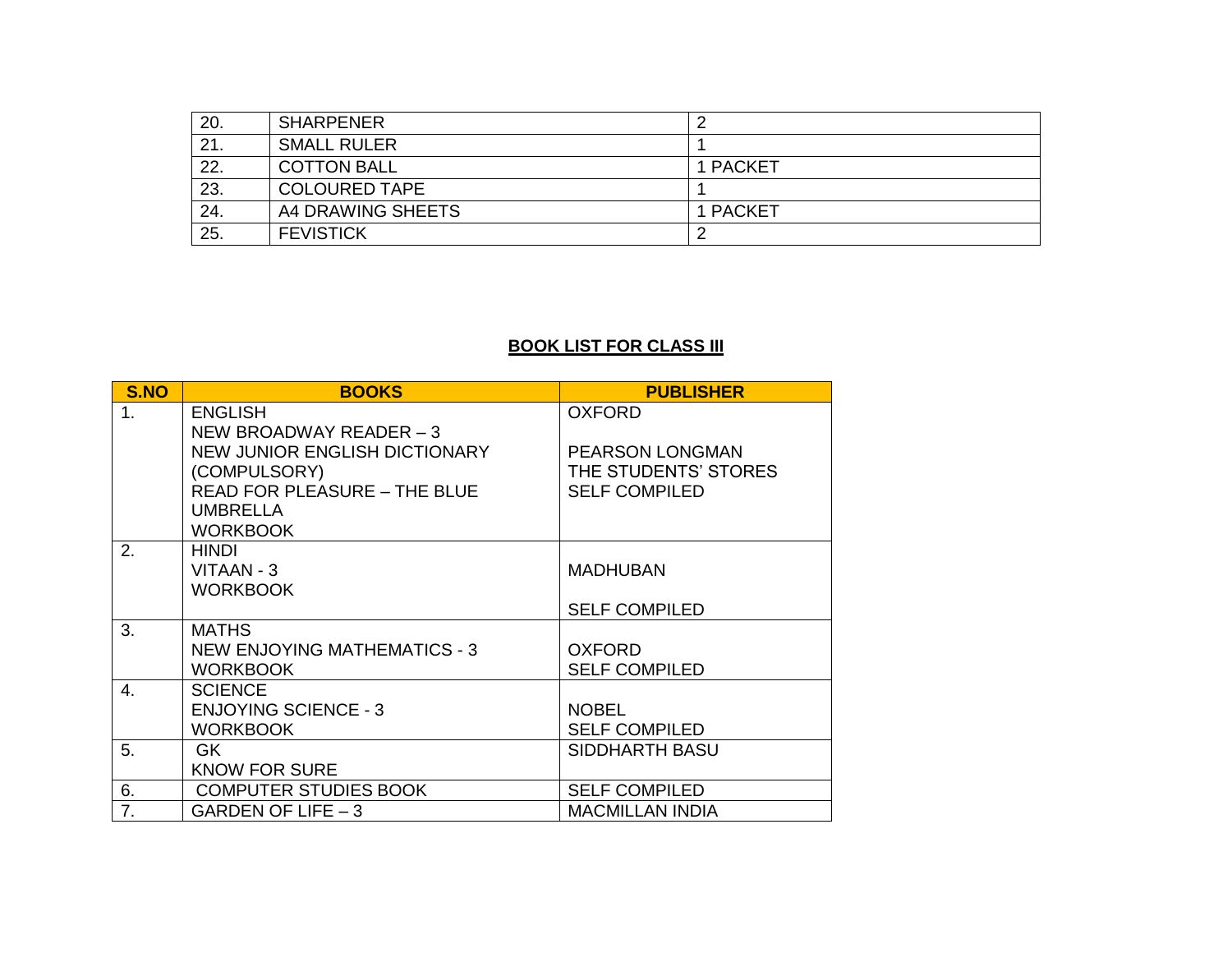| <b>SOCIAL STUDIES</b>             |                      |
|-----------------------------------|----------------------|
| MY BIG BOOK OF SOCIAL STUDIES - 3 | RATNA SAGAR          |
| <b>WORKBOOK</b>                   | <b>SELF COMPILED</b> |

# **NOTEBOOKS FOR CLASS III**

| S.NO | <b>SUBJECT</b>                    | <b>DESCRIPTION</b>                   |
|------|-----------------------------------|--------------------------------------|
|      | MATHS(BLUE)                       | 2 SMALL SQUARE NOTEBOOKS             |
|      |                                   |                                      |
| 2.   | ENGLISH(ORANGE)                   | 2 FOUR LINED NOTEBOOKS               |
| 3.   | <b>HINDI(DARK GREEN)</b>          | 2 DOUBLE LINED NOTEBOOKS             |
| 4.   | <b>INDIAN/WESTERN MUSIC</b>       | 1 SMALL DOUBLE LINED NOTEBOOK (PINK) |
| 4.   | <b>SCIENCE (LILAC)</b>            | 2 INTERLEAF DOUBLE LINED NOTEBOOKS   |
| 5.   | <b>SOCIAL STUDIES (YELLOW)</b>    | 2 INTERLEAF DOUBLE LINED NOTEBOOKS   |
| 6.   | <b>COMPUTER (RED)</b>             | 1 SMALL DOUBLE LINED NOTEBOOK        |
|      | ART & DRAWING FILE WITH 20 SHEETS | <b>1 SPIRAL BINDING</b>              |

## **STATIONERY FOR CLASS III**

| 8.  | <b>COVERS</b>                 | 9              |
|-----|-------------------------------|----------------|
| 9.  | <b>WORKBOOK COVERS</b>        | 6              |
| 10. | <b>STICKERS</b>               | $\overline{2}$ |
| 11. | PENCIL COLORS (12 SHADES)     |                |
| 12. | POSTER COLORS (SET OF 6)      |                |
| 13. | OIL PASTEL (SET OF 24)        |                |
| 14. | SKETCH PENS (SET OF 12)       |                |
| 15. | PAINT BRUSHES (FLAT & MEDIUM) |                |
| 16. | FEVICOL (100GMS)              |                |
| 17. | <b>FEVISTICK</b>              | 2              |
| 18. | <b>SMALL RULER</b>            |                |
| 19. | <b>COLOURED TAPE</b>          |                |
| 20. | <b>ORIGAMI SHEETS</b>         |                |
| 21. | <b>ICE CREAM STICKS</b>       |                |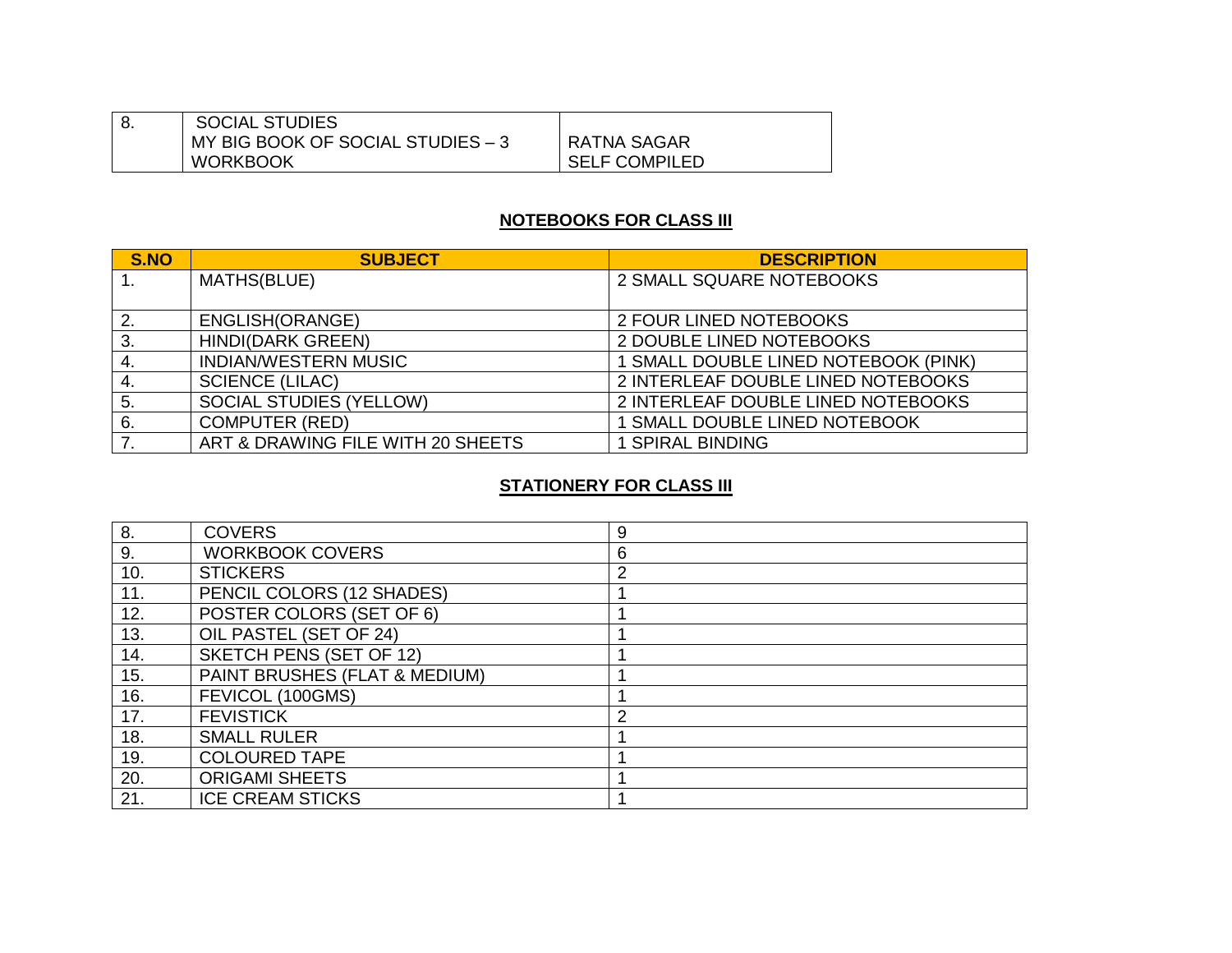## **BOOK LIST FOR CLASS IV**

| S.NO           | <b>BOOKS</b>                               | <b>PUBLISHER</b>       |
|----------------|--------------------------------------------|------------------------|
| 1 <sub>1</sub> | <b>ENGLISH</b>                             | <b>OXFORD</b>          |
|                | NEW BROADWAY READER - 4                    |                        |
|                | <b>NEW JUNIOR ENGLISH DICTIONARY</b>       | PEARSON LONGMAN        |
|                | (OPTIONAL)                                 |                        |
|                | <b>READ FOR PLEASURE - THE JUNGLE BOOK</b> | <b>SELF COMPILED</b>   |
|                | <b>WORKBOOK</b>                            |                        |
| 2.             | <b>HINDI</b>                               |                        |
|                | VITAAN - 4                                 | <b>MADHUBAN</b>        |
|                | <b>WORKBOOK</b>                            |                        |
|                |                                            | <b>SELF COMPILED</b>   |
| 3.             | <b>MATHS</b>                               |                        |
|                | <b>NEW ENJOYING MATHEMATICS - 4</b>        | <b>OXFORD</b>          |
|                | <b>WORKBOOK</b>                            | <b>SELF COMPILED</b>   |
| 4.             | <b>SCIENCE</b>                             |                        |
|                | <b>ENJOYING SCIENCE - 4</b>                | <b>NOBEL</b>           |
|                | <b>WORKBOOK</b>                            | <b>SELF COMPILED</b>   |
| 5.             | GK.                                        | SIDDHARTH BASU         |
|                | <b>KNOW FOR SURE</b>                       |                        |
| 6.             | <b>COMPUTER STUDIES BOOK</b>               | <b>SELF COMPILED</b>   |
| 7.             | GARDEN OF LIFE - 4                         | <b>MACMILLAN INDIA</b> |
| 8.             | <b>SOCIAL STUDIES</b>                      |                        |
|                | MY BIG BOOK OF SOCIAL STUDIES - 4          | <b>RATNA SAGAR</b>     |
|                | <b>WORKBOOK</b>                            | <b>SELF COMPILED</b>   |

# **NOTEBOOKS CLASS IV**

| S.NO         | <b>SUBJECT</b>            | <b>DESCRIPTION</b>                 |
|--------------|---------------------------|------------------------------------|
|              | MATHS(BLUE)               | 4 SINGLE LINED NOTEBOOKS           |
|              | <b>MATHS LAB NOTEBOOK</b> | 1 INTERLEAF NOTEBOOK               |
| $\mathbf{2}$ | ENGLISH(ORANGE)           | 2 SINGLE LINED NOTEBOOKS           |
| 3.           | <b>HINDI(DARK GREEN)</b>  | 2 SINGLE LINED NOTEBOOKS           |
| 4.           | <b>SCIENCE (LILAC)</b>    | 2 INTERLEAF SINGLE LINED NOTEBOOKS |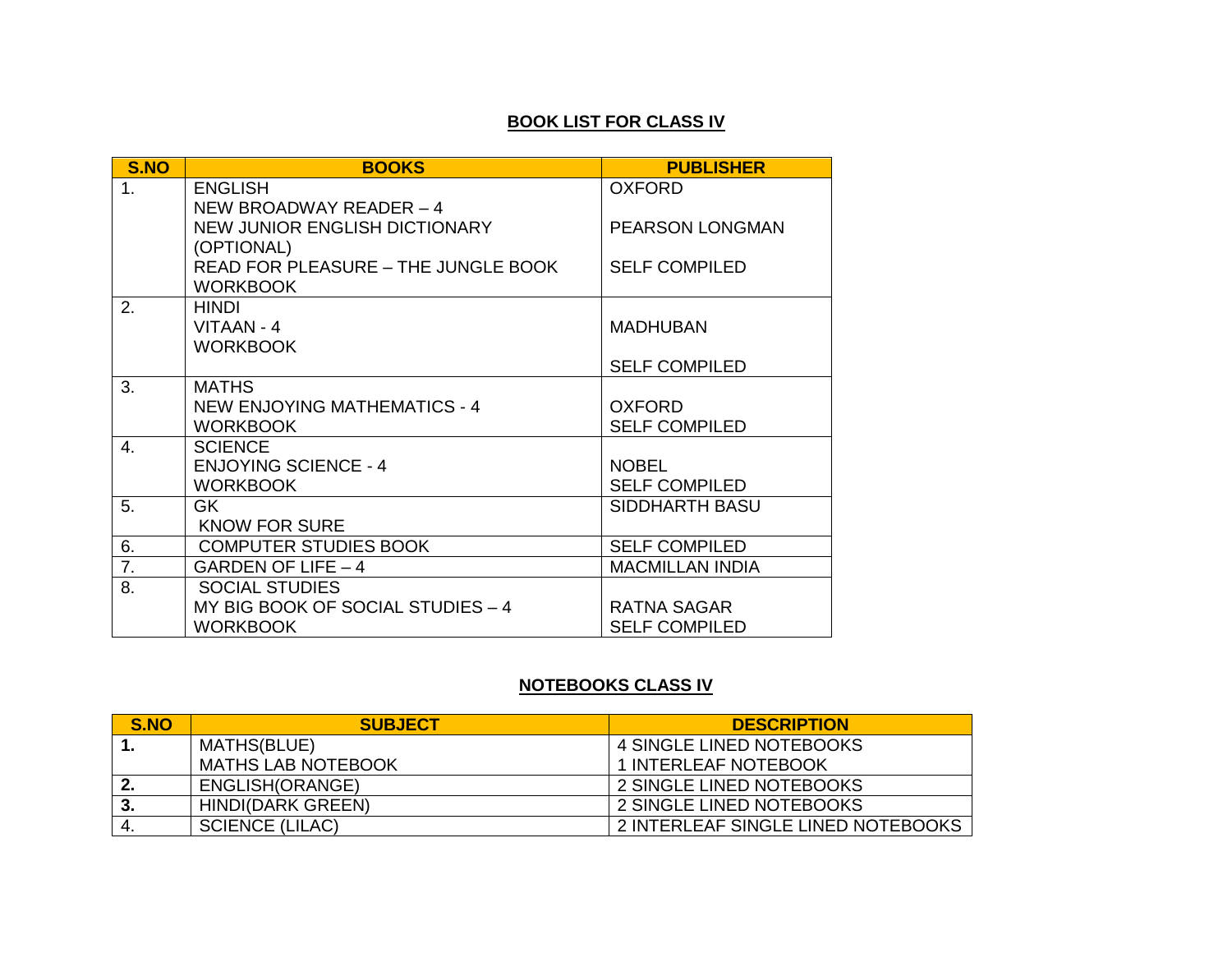| -5. | <b>SOCIAL STUDIES (YELLOW)</b> | 2 INTERLEAF SINGLE LINED NOTEBOOKS             |
|-----|--------------------------------|------------------------------------------------|
| 6.  | COMPUTER (RED)                 | 1 SMALL SINGLE LINED NOTEBOOK                  |
|     | <b>INDIAN / WESTERN MUSIC</b>  | <b>1 SMALL SINGLE LINED NOTEBOOK</b><br>(PINK) |
| 8   | Value education                | 1 SINGLE LINED SMALL NOTEBOOK<br>(PINK)        |

# **STATIONERY FOR CLASS IV**

|    | <b>COVERS</b>                  | 16       |
|----|--------------------------------|----------|
|    | <b>STICKERS</b>                | 3 SHEETS |
| 10 | POSTER COLORS (12 SHADES)      |          |
| 11 | PENCIL COLORS (12 SHADES)      |          |
| 12 | <b>SKETCH PENS (12 SHADES)</b> |          |
| 13 | PAINT BRUSH (SET OF 7)         |          |
| 14 | <b>GEOMETRY BOX</b>            |          |
| 15 | <b>ATLAS BOOK</b>              |          |
| 16 | <b>WORKBOOK COVERS</b>         | 6        |

# **BOOK LIST FOR CLASS V**

| S.NO | <b>BOOKS</b>                             | <b>PUBLISHER</b>     |
|------|------------------------------------------|----------------------|
|      | <b>ENGLISH</b>                           | <b>OXFORD</b>        |
|      | <b>BROADWAY COURSE BOOK - 5</b>          |                      |
|      | <b>NEW JUNIOR ENGLISH DICTIONARY</b>     | PEARSON LONGMAN      |
|      | (OPTIONAL)                               | PENGUIN RANDOM HOUSE |
|      | <b>READ FOR PLEASURE - GRANDMA'S BAG</b> |                      |
|      | OF STORIES ; BY SUDHA MURTHY             | <b>SELF COMPILED</b> |
|      | <b>WORKBOOK</b>                          |                      |
| 2.   | <b>HINDI</b>                             |                      |
|      | VITAAN - 5                               | <b>MADHUBAN</b>      |
|      | <b>WORKBOOK</b>                          | <b>SELF COMPILED</b> |
| 3.   | <b>MATHS</b>                             |                      |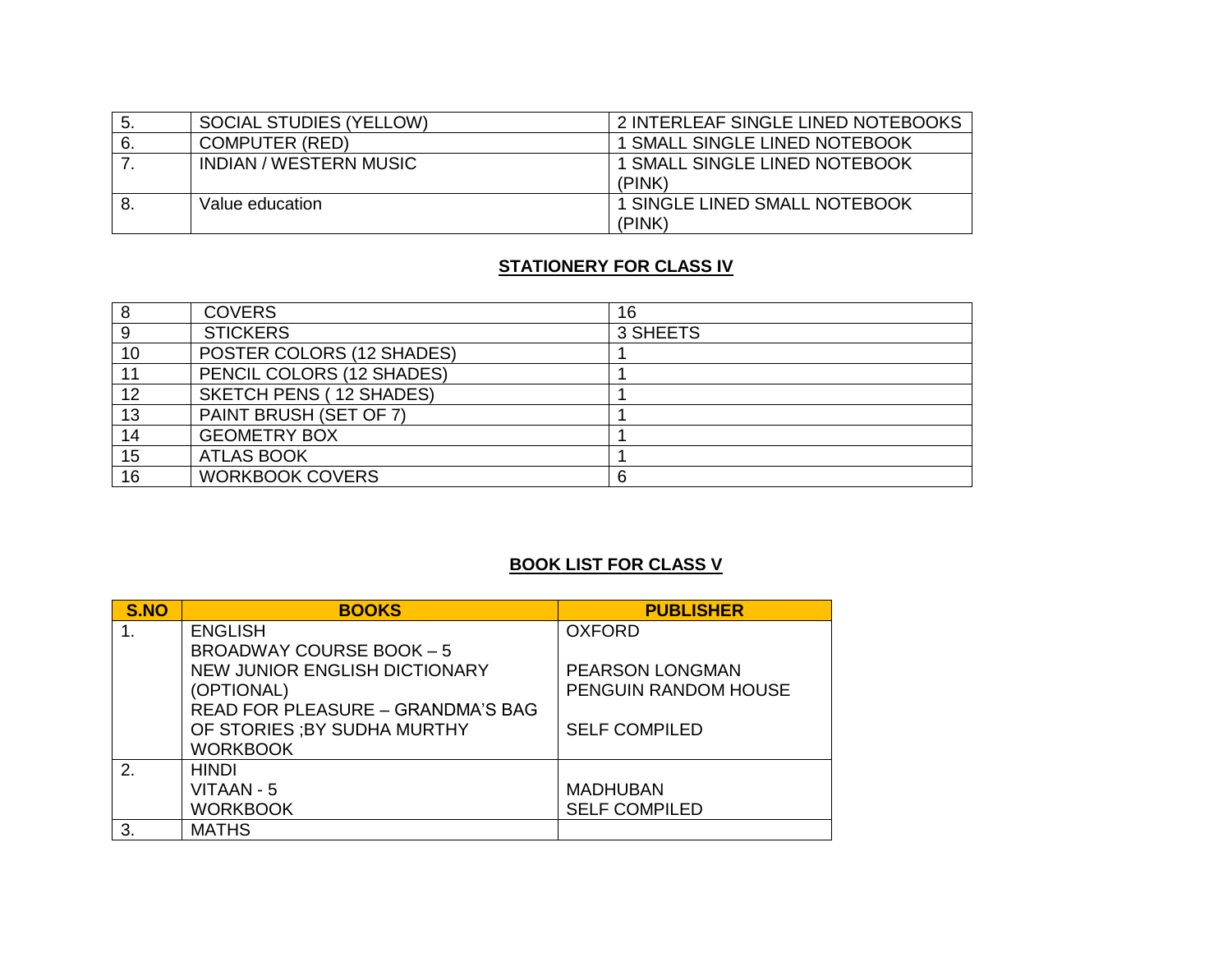|                | <b>NEW ENJOYING MATHEMATICS - 5</b><br><b>WORKBOOK</b>                                                                    | <b>OXFORD</b><br><b>SELF COMPILED</b>                                                                               |
|----------------|---------------------------------------------------------------------------------------------------------------------------|---------------------------------------------------------------------------------------------------------------------|
| $\mathbf{4}$ . | <b>SCIENCE</b><br><b>ENJOYING SCIENCE - 5</b><br><b>WORKBOOK</b>                                                          | <b>NOBEL</b><br><b>SELF COMPILED</b>                                                                                |
| 5.             | <b>GK</b><br><b>KNOW FOR SURE</b>                                                                                         | <b>SIDDHARTH BASU</b>                                                                                               |
| 6.             | <b>COMPUTER STUDIES BOOK</b>                                                                                              | <b>SELF COMPILED</b>                                                                                                |
| 7.             | GARDEN OF LIFE $-5$                                                                                                       | <b>MACMILLAN INDIA</b>                                                                                              |
| 8.             | <b>SOCIAL STUDIES</b><br>MY BIG BOOK OF SOCIAL STUDIES - 5<br><b>WORKBOOK</b>                                             | <b>RATNA SAGAR</b><br><b>SELF COMPILED</b>                                                                          |
| 9.             | <b>GERMAN</b><br>SO GEHT DAS: MAIN BOOK 1<br>SO GEHT DAS: WORK BOOK 1<br>PICTURE DICTIONARY (OPTIONAL)<br><b>WORKBOOK</b> | NEW SARASWTI HOUSE PVT<br>LTD NEW SARASWTI HOUSE<br><b>PVT LTD</b><br><b>GOEL PUBLISHERS</b><br><b>SELF COMPLED</b> |
| 10.            | <b>FRENCH</b><br>APPERNONS LE FRANCAIS - 1<br><b>WORKBOOK</b><br>LARROUSE DICTIONARY (COMPULSORY)                         | NEW SARASWTI HOUSE PVT<br><b>LTD</b><br><b>SELF COMPILED</b><br>SARASWATI HOUSE PVT LTD                             |
| 11.            | <b>SANSKRIT</b><br>DEEP MANIKA (PRAVESHIKA)<br><b>WORKBOOK</b>                                                            | NEW SARASWTI HOUSE PVT<br><b>LTD</b><br><b>SELF COMPILED</b>                                                        |

# **NOTEBOOKS FOR CLASS V**

| <b>S.NO</b> | <b>SUBJECT</b>     | <b>DESCRIPTION</b>                                                          |
|-------------|--------------------|-----------------------------------------------------------------------------|
|             | <b>MATHS(BLUE)</b> | 1 INTERLEAF SINGLE LINED NOTEBOOK<br>4 SINGLE LINED NOTEBOOKS<br>1 LAB FILE |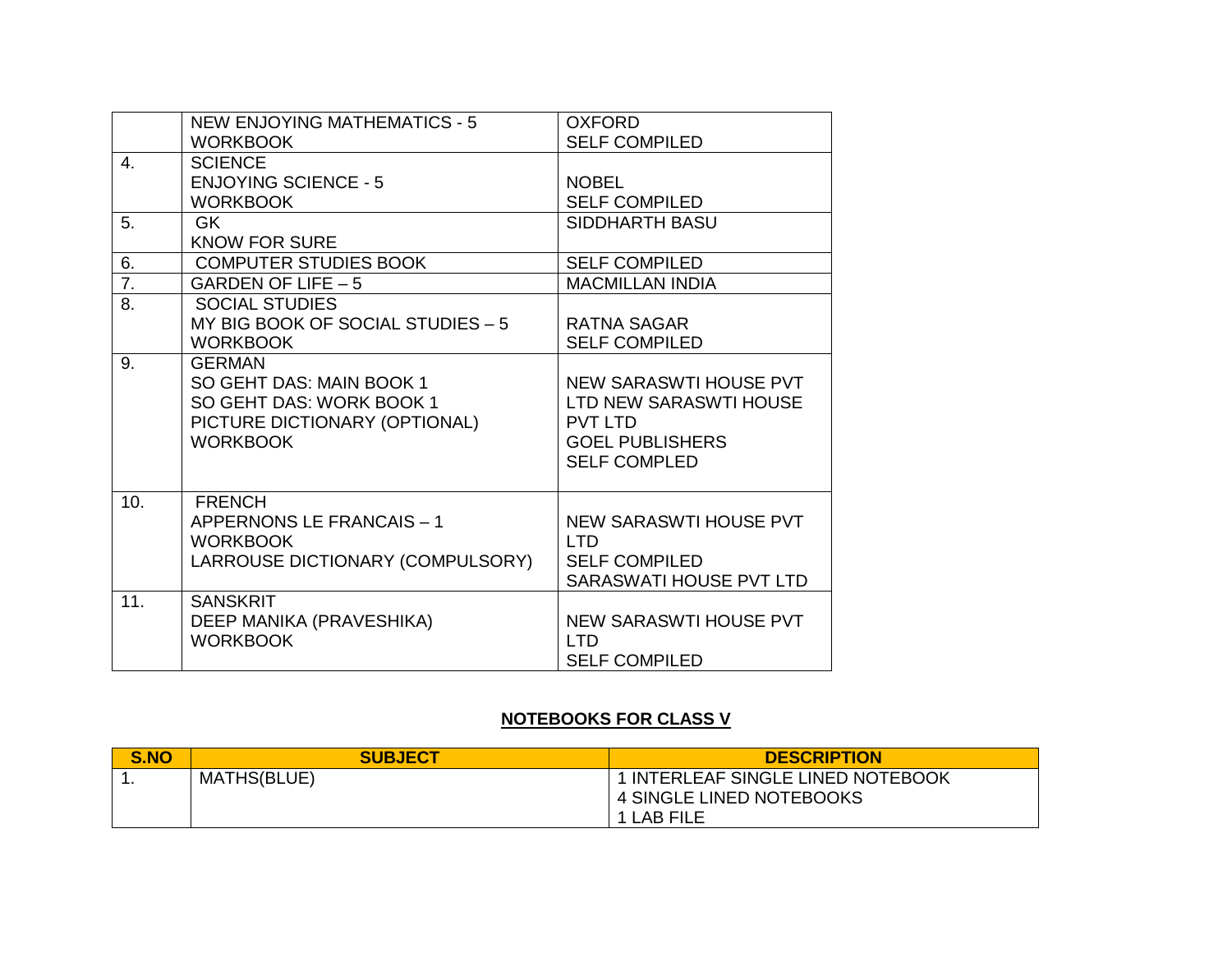|     | <b>MATHS LAB NOTEBOOK</b>         |                                      |
|-----|-----------------------------------|--------------------------------------|
| 2.  | ENGLISH(ORANGE)                   | 2 SINGLE LINED NOTEBOOKS             |
| 3.  | <b>HINDI(DARK GREEN)</b>          | 2 SINGLE LINED NOTEBOOKS             |
| 4.  | <b>SCIENCE (LILAC)</b>            | 2 INTERLEAF SINGLE LINED NOTEBOOKS   |
| 5.  | <b>SOCIAL STUDIES (YELLOW)</b>    | 2 INTERLEAF SINGLE LINED NOTEBOOKS   |
| 6.  | <b>COMPUTER (RED)</b>             | 1 SMALL SINGLE LINED NOTEBOOK        |
|     | <b>INDIAN / WESTERN MUSIC</b>     | 1 SMALL SINGLE LINED NOTEBOOK (PINK) |
| 8.  | <b>VALUE EDUCATION</b>            | 1 SINGLE LINED SMALL NOTEBOOK (PINK) |
| 9.  | <b>GERMAN (LIGHT GREEN)</b>       | <b>1 SINGLE LINED NOTEBOOK</b>       |
| 10. | <b>SANSKRIT (LIGHT GREEN)</b>     | <b>1 SINGLE LINED NOTEBOOK</b>       |
| 11. | <b>FRENCH (LIGHT GREEN)</b>       | 1 SINGLE LINED NOTEBOOK              |
| 12. | ART & DRAWING FILE WITH 20 SHEETS | <b>1 SPIRAL BINDING</b>              |

# **STATIONERY FOR CLASS V**

| 13. | <b>COVERS</b>                  | 16       |
|-----|--------------------------------|----------|
| 14. | <b>STICKERS</b>                | 3 SHEETS |
| 15. | POSTER COLORS (12 SHADES)      |          |
| 16. | PENCIL COLORS (12 SHADES)      |          |
| 17. | <b>SKETCH PENS (12 SHADES)</b> |          |
| 18. | PAINT BRUSH (SET OF 7)         |          |
| 19. | <b>GEOMETRY BOX</b>            |          |
| 20. | <b>BLANK GRAPH BOOKLET</b>     |          |
| 21. | <b>ATLAS BOOK</b>              |          |
| 22. | <b>WORKBOOK COVERS</b>         | 6        |

# **BOOK LIST FOR CLASS VI**

### **SESSION – 2022-2023**

| <b>SNO.</b> | <b>DESCRIPTION</b>          | <b>PUBLICATION</b> |
|-------------|-----------------------------|--------------------|
|             | <b>ENGLISH</b>              |                    |
|             | BROADWAY (VI): COURSE BOOK; | OXFORD             |
|             | LITERATURE READER           |                    |
|             | OXFORD POCKET DICTIONARY    | <b>OXFORD</b>      |
|             | (OPTIONAL)                  |                    |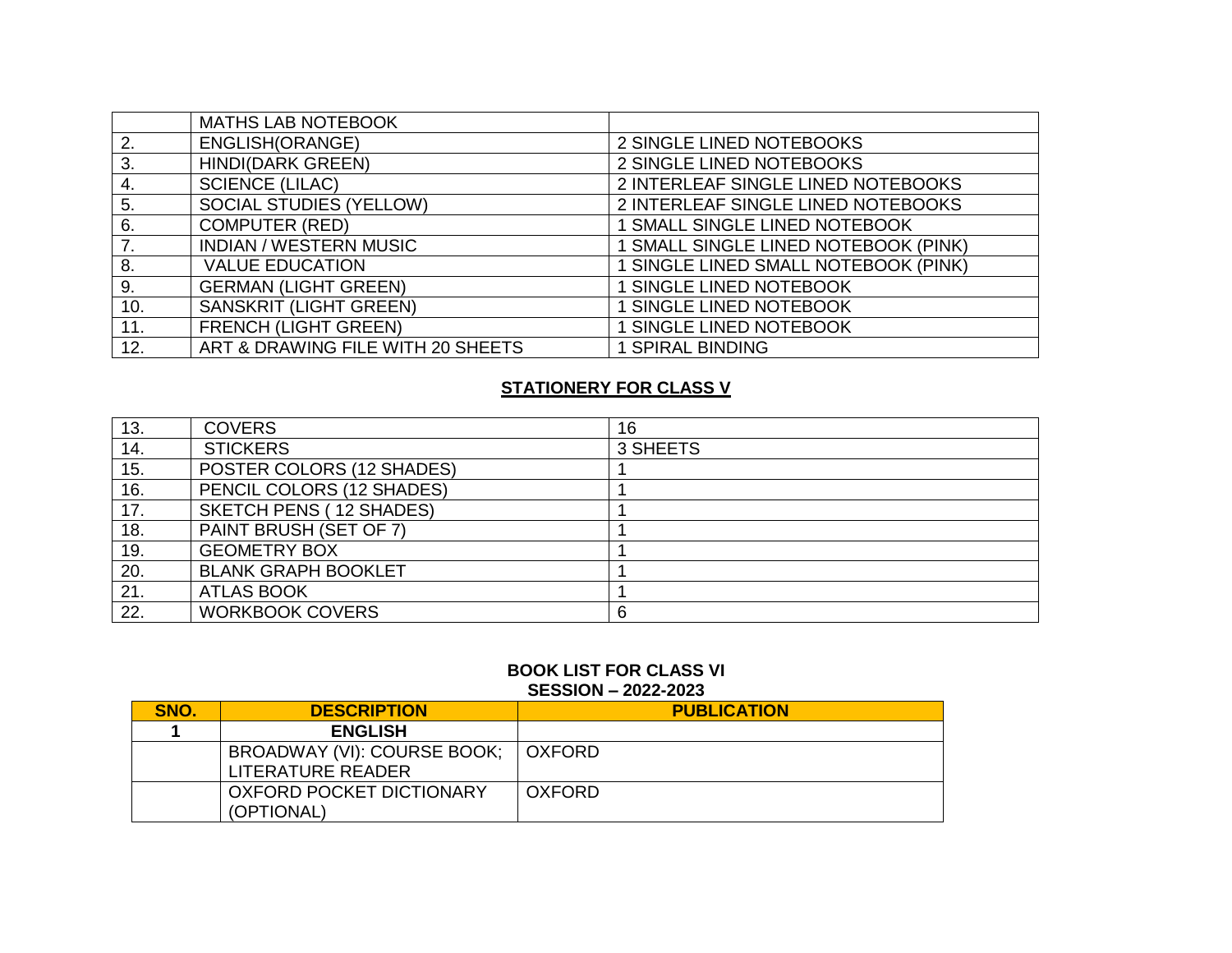|                         | <b>WORKBOOK</b>                                         | <b>SELF COMPILED</b>                   |
|-------------------------|---------------------------------------------------------|----------------------------------------|
|                         | <b>GRAMMAR - MY ENGLISH</b>                             | <b>OXFORD</b>                          |
|                         | FOLDER - 6 (OPTIONAL)                                   |                                        |
| $\overline{2}$          | <b>HINDI</b>                                            |                                        |
|                         | <b>VASANT PART-1</b>                                    | <b>NCERT</b>                           |
|                         | <b>WORKBOOK</b>                                         | <b>SELF COMPILED</b>                   |
| $\overline{3}$          | <b>MATHS</b>                                            |                                        |
|                         | <b>NCERT</b>                                            | <b>NCERT</b>                           |
|                         | RD SHARMA (OPTIONAL)                                    | <b>DHANPAT RAI</b>                     |
|                         | <b>WORKBOOK</b>                                         | <b>SELF COMPILED</b>                   |
|                         | <b>MATHS EXEMPLER (OPTIONAL)</b>                        | <b>NCERT</b>                           |
| $\overline{\mathbf{4}}$ | <b>SCIENCE</b>                                          |                                        |
|                         | <b>NCERT</b>                                            | <b>NCERT</b>                           |
|                         | LIVING SCIENCE (OPTIONAL)                               | <b>RATNA SAGAR</b>                     |
|                         | <b>WORKBOOK</b>                                         | <b>SELF COMPILED</b>                   |
|                         | <b>LAB MANUAL</b>                                       | <b>SELF COMPILED</b>                   |
| 5                       | <b>SST</b>                                              |                                        |
|                         | <b>HISTORY- OUR PASTS-1</b>                             | <b>NCERT</b>                           |
|                         | <b>GEOGRAPHY- THE EARTH &amp; OUR</b><br><b>HABITAT</b> | <b>NCERT</b>                           |
|                         | <b>CIVICS- SOCIAL &amp; POLITICAL</b>                   | <b>NCERT</b>                           |
|                         | $LIEE-1$                                                |                                        |
|                         | <b>WORKBOOK</b>                                         | <b>SELF COMPILED</b>                   |
| $6\phantom{1}$          | <b>FRENCH</b>                                           |                                        |
|                         | 1. APPRENONS LE FRANCAIS II                             | <b>NEW SARASWATI HOUSE</b>             |
|                         | 2. LA ROUSSE PICTURE                                    | 2. GOYAL PUBLICATION                   |
|                         | DICTIONARY (OPTIONAL)                                   |                                        |
|                         | <b>WORKBOOK</b>                                         | <b>SELF COMPILED</b>                   |
| $\overline{7}$          | <b>GERMAN</b>                                           |                                        |
|                         | HALLO DEUTSCH- MAINBOOK                                 | GOYAL PUBLISHERS AND DISTRIBUTORS PVT. |
|                         | AND WORKBOOK AND CD                                     | LTD.                                   |
|                         | LANGENSCHEIDT DICTIONARY<br>(OPTIONAL)                  | <b>GOYAL PUBLISHERS</b>                |
|                         | <b>WORKBOOK</b>                                         | <b>SELF COMPILED</b>                   |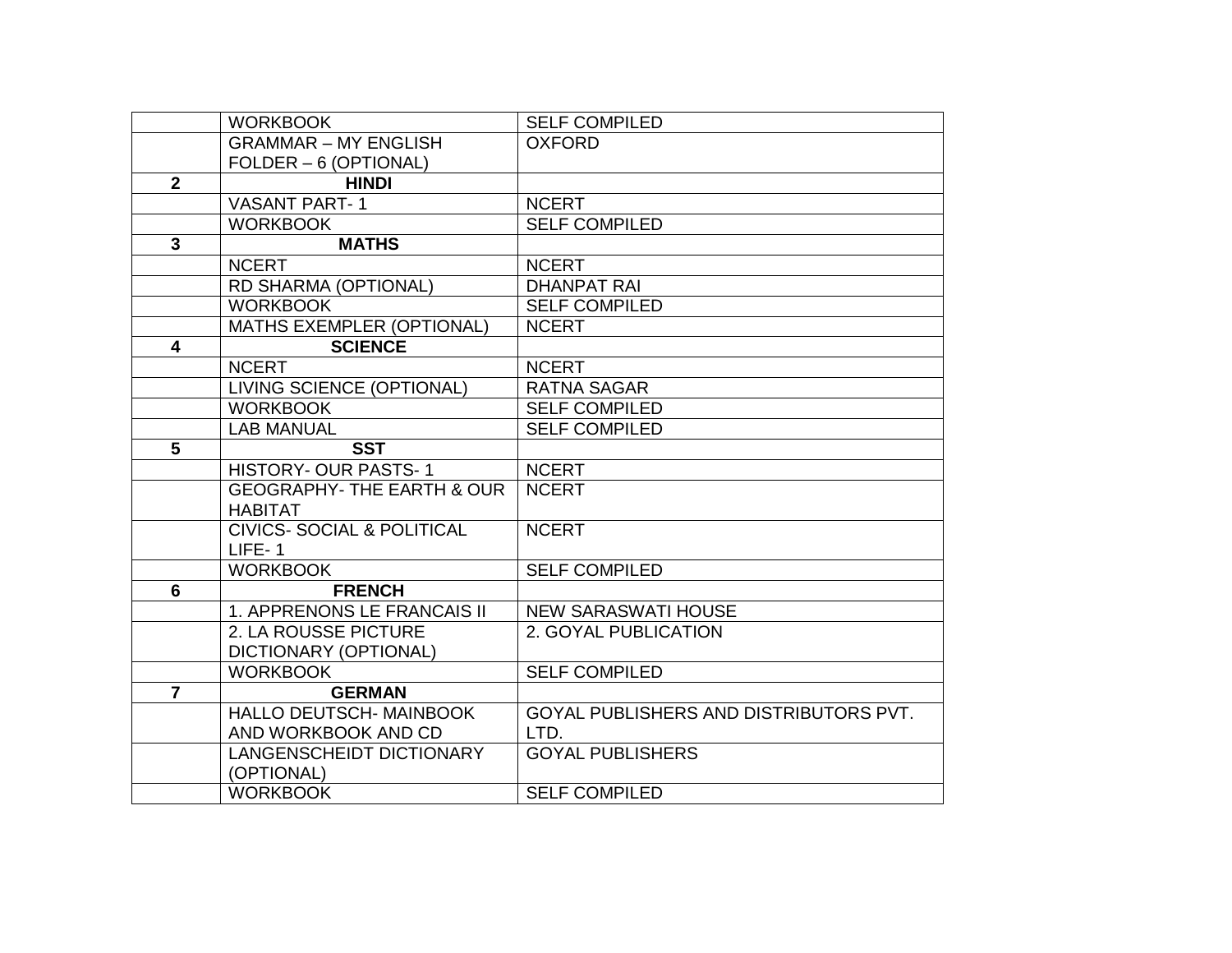|    | HALLO DEUTSCH PLUS NEU A1     |                                   |
|----|-------------------------------|-----------------------------------|
|    | (OPTIONAL)                    |                                   |
| 8  | <b>SANSKRIT</b>               |                                   |
|    | <b>DEEP MANIKA PART-1</b>     | SARASWATI HOUSE PVT. LTD.         |
|    | <b>WORKBOOK</b>               | <b>SELF COMPILED</b>              |
| 9  | <b>COMPUTER</b>               |                                   |
|    | <b>COMPUTER STUDIES</b>       | INHOUSE PUBLICATION (FROM SCHOOL) |
|    | <b>WORKBOOK</b>               | <b>SELF COMPILED</b>              |
|    |                               |                                   |
|    | KNOW FOR SURE (SIDDHARTHA     | INDIANNICA LEARNING PVT. LTD.     |
| 10 | BASU)                         |                                   |
|    | <b>GENERAL KNOWLEDGE BOOK</b> |                                   |

**Class VI: List of Notebooks (OPTIONAL)**

## **Session – 2022-2023**

| <b>SNo</b>     | <b>Stationary</b>                                                          |  |
|----------------|----------------------------------------------------------------------------|--|
| $\mathbf{1}$ . | <b>MATHS (BLUE) 3 NOTE BOOKS, 2 INTERLEAF NB, 1 SPIRAL BOUND PRACTICAL</b> |  |
|                | FILE WITH GRAPH SHEETS & ORIGAMI SHEETS ATTACHED                           |  |
| 2.             | <b>SCIENCE (LILAC)2 INTERLEAF SINGLE LINED NOTEBOOKS</b>                   |  |
| 3.             | S.STUDIES (YELLOW) - 2 NOTEBOOKS RULED, 1 INTERLEAF SINGLE LINED           |  |
| 4.             | <b>GERMAN (L. GREEN) 1 NOTEBOOK</b>                                        |  |
| 5.             | <b>FRENCH (L. GREEN) 2 NOTEBOOKS</b>                                       |  |
| 6.             | <b>SANSKRIT (L. GREEN) 2 NOTEBOOKS</b>                                     |  |
| 7.             | <b>ENGLISH (ORANGE) 3 NOTEBOOKS</b>                                        |  |
| 8.             | <b>HINDI (DARK GREEN) 2 NOTEBOOKS</b>                                      |  |
| 9.             | <b>COMPUTER (RED) 1 NOTEBOOK SINGLE LINED</b>                              |  |
| 10.            | PINK- SMALL NOTEBOOK, ONE EACH FOR                                         |  |
|                | • LIFE SKILLS                                                              |  |
|                | • ROBOTICS                                                                 |  |
|                | $\bullet$ SPACE                                                            |  |
|                | • WORKSHOPS                                                                |  |
|                | • VOCAL MUSIC                                                              |  |
|                | • CURRENT AFFAIRS                                                          |  |
|                |                                                                            |  |
| 11.            | ART FILE WITH SHEETS (20)- QUARTER SIZE (SPIRAL BINDING)                   |  |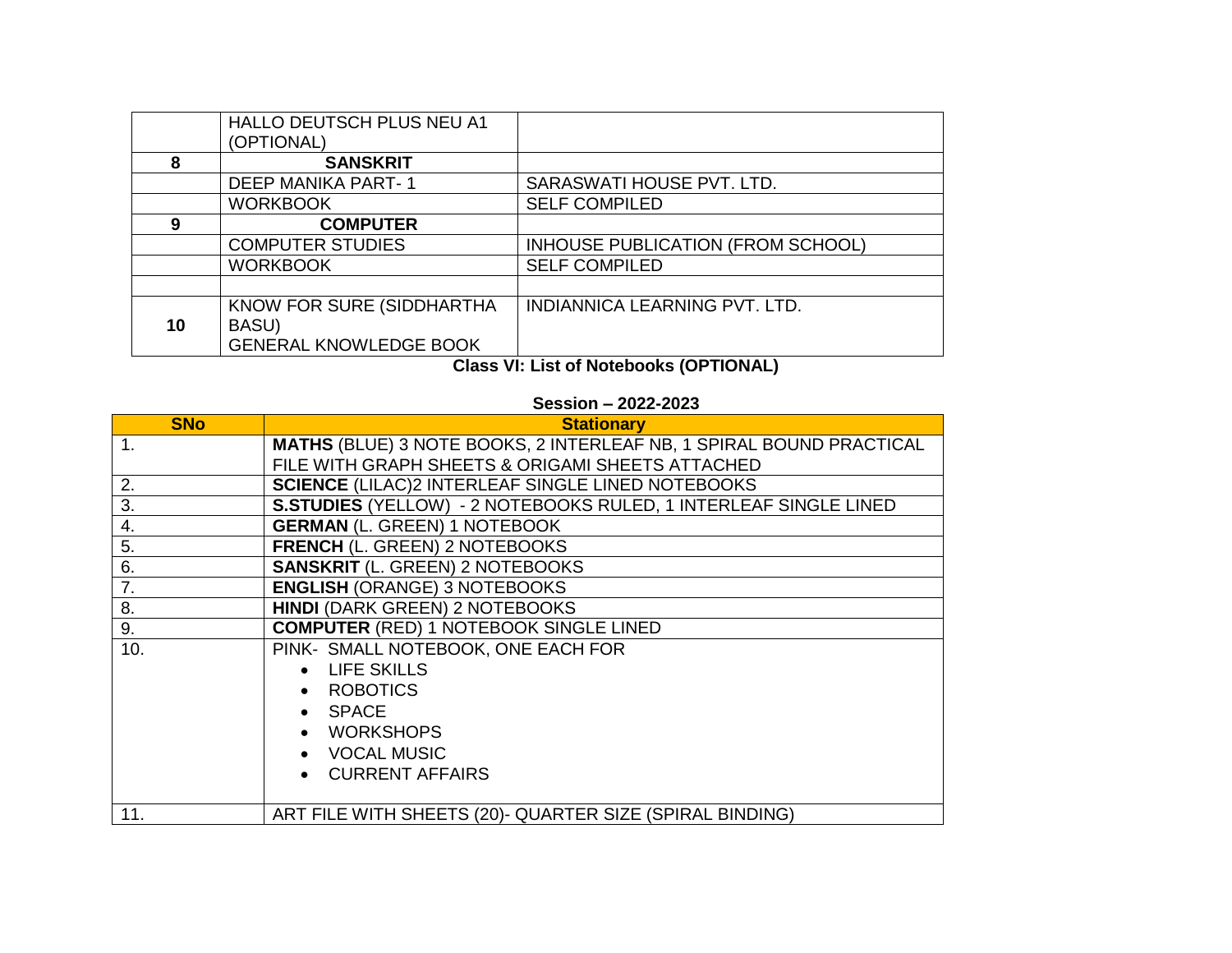### **BOOK LIST FOR CLASS VII SESSION – 2022-2023**

| SNO.             | <b>DESCRIPTION</b>                        | <b>PUBLICATION</b>                 |
|------------------|-------------------------------------------|------------------------------------|
| 1.               | <b>ENGLISH</b>                            |                                    |
|                  | <b>BROADWAY (VII): COURSE</b>             | <b>OXFORD</b>                      |
|                  | <b>BOOK; LITERATURE READER</b>            |                                    |
|                  | <b>OXFORD POCKET</b>                      | <b>OXFORD</b>                      |
|                  | DICTIONARY (OPTIONAL)                     |                                    |
|                  | <b>WORKBOOK</b>                           | <b>SELF COMPILED</b>               |
|                  | <b>GRAMMAR - MY ENGLISH</b>               | <b>OXFORD</b>                      |
|                  | FOLDER -7 (OPTIONAL)<br><b>HINDI</b>      |                                    |
| 2.               |                                           |                                    |
|                  | <b>VASANT PART- II</b><br><b>WORKBOOK</b> | <b>NCERT</b>                       |
| $\overline{3}$ . | <b>MATHS</b>                              | <b>SELF COMPILED</b>               |
|                  | <b>NCERT</b>                              |                                    |
|                  |                                           | <b>NCERT</b><br><b>DHANPAT RAI</b> |
|                  | RD SHARMA (OPTIONAL)<br><b>WORKBOOK</b>   | <b>SELF COMPILED</b>               |
|                  | <b>MATHS EXEMPLER</b>                     | <b>NCERT</b>                       |
| 4.               | <b>SCIENCE</b>                            |                                    |
|                  | <b>NCERT</b>                              | <b>NCERT</b>                       |
|                  | <b>LIVING SCIENCE (OPTIONAL)</b>          | <b>RATNA SAGAR</b>                 |
|                  | <b>WORKBOOK</b>                           | <b>SELF COMPILED</b>               |
|                  | <b>LAB MANUAL</b>                         | <b>SELF COMPILED</b>               |
| 5.               | <b>SST</b>                                |                                    |
|                  | <b>HISTORY- OUR PASTS- II</b>             | <b>NCERT</b>                       |
|                  | <b>GEOGRAPHY-OUR</b>                      | <b>NCERT</b>                       |
|                  | <b>ENVIRONMENT</b>                        |                                    |
|                  | <b>CIVICS- SOCIAL &amp; POLITICAL</b>     | <b>NCERT</b>                       |
|                  | LIFE-II                                   |                                    |
|                  | <b>WORKBOOK</b>                           | <b>SELF COMPILED</b>               |
| 6.               | <b>FRENCH</b>                             |                                    |
|                  | 1. APPRENONS LE FRANCAIS                  | <b>NEW SARASWATI HOUSE</b>         |
|                  | III                                       |                                    |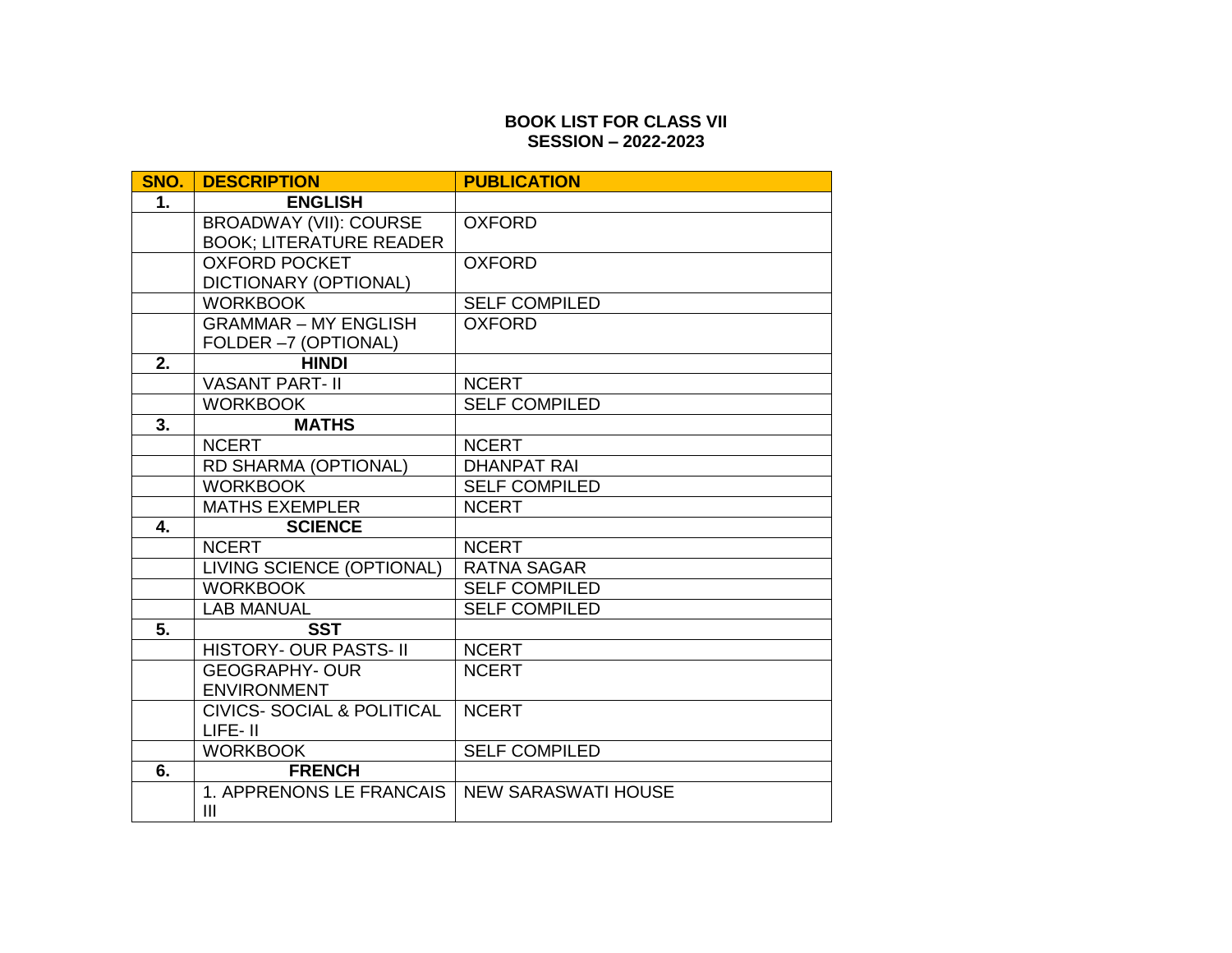|                 | 2. LA ROUSSE DICTIONARY       | <b>GOYAL PUBLICATION</b>          |
|-----------------|-------------------------------|-----------------------------------|
|                 | (ENGLISH- FRENCH)             |                                   |
|                 | (OPTIONAL)                    |                                   |
|                 | (FRENCH- ENGLISH)             |                                   |
|                 | <b>WORKBOOK</b>               | <b>SELF COMPILED</b>              |
| 7.              | <b>GERMAN</b>                 |                                   |
|                 | <b>HALLO DEUTSCH- MAIN</b>    | GOYAL PUBLISHERS AND DISTRIBUTORS |
|                 | <b>BOOK AND WORKBOOK AND</b>  | PVT. LTD.                         |
|                 | CD.                           |                                   |
|                 | <b>LANGENSCHEIDT</b>          | <b>GOYAL PUBLISHERS</b>           |
|                 | DICTIONARY (OPTIONAL)         |                                   |
|                 | <b>WORKBOOK</b>               | <b>SELF COMPILED</b>              |
|                 | <b>HALLO DEUTSCH PLUS NEU</b> |                                   |
|                 | A <sub>1</sub>                |                                   |
|                 | <b>HALLO DEUTSCH PLUS NEU</b> |                                   |
|                 | A2 (OPTIONAL)                 |                                   |
| 8.              | <b>SANSKRIT</b>               |                                   |
|                 | DEEP MANIKA PART-2            | SARASWATI HOUSE PVT. LTD.         |
|                 | <b>WORKBOOK</b>               | <b>SELF COMPILED</b>              |
| 9.              | <b>COMPUTERS</b>              |                                   |
|                 | <b>COMPUTER STUDIES</b>       | INHOUSE PUBLICATION (FROM SCHOOL) |
|                 | <b>WORKBOOK</b>               | <b>SELF COMPILED</b>              |
|                 | <b>KNOW FOR SURE</b>          | INDIANNICA LEARNING PVT. LTD.     |
| 10 <sup>1</sup> | (SIDDHARTHA BASU)             |                                   |
|                 | <b>GENERAL KNOWLEDGE</b>      |                                   |
|                 | <b>BOOK</b>                   |                                   |

#### **LIST OF NOTEBOOKS (OPTIONAL) SESSION – 2022-2023**

| S NO. | <b>STATIONARY</b>                                                                   |
|-------|-------------------------------------------------------------------------------------|
|       | <b>MATHS (BLUE) 4 NOTEBOOKS, 2 INTERLEAF NB, 1 SPIRAL BOUND PRACTICAL FILE WITH</b> |
|       | <b>GRAPH SHEETS &amp; ORIGAMI SHEETS ATTACHED</b>                                   |
|       | <b>SCIENCE (LILAC) 3 INTERLEAF SINGLE LINED</b>                                     |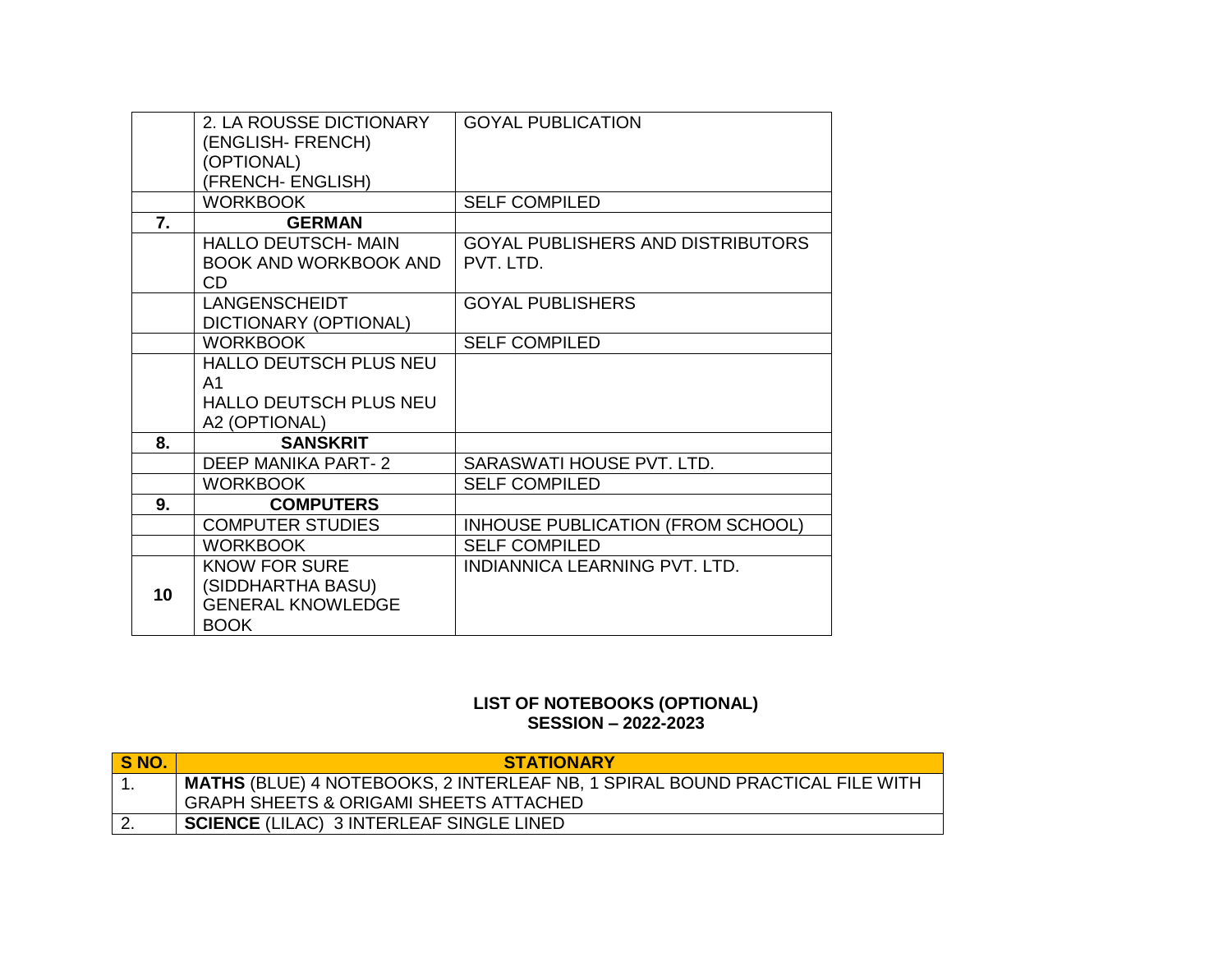| 3.  | S. STUDIES (YELLOW) 2 NOTEBOOKS RULED, 1 INTERLEAF NOTEBOOK |
|-----|-------------------------------------------------------------|
| 4.  | <b>GERMAN (L. GREEN) 1 NOTEBOOK</b>                         |
| 5.  | FRENCH (L. GREEN) 2 NOTEBOOKS                               |
| 6.  | <b>SANSKRIT (L. GREEN) 2 NOTEBOOKS</b>                      |
| 7.  | <b>ENGLISH (ORANGE) 3 NOTEBOOKS</b>                         |
| 8.  | <b>HINDI (DARK GREEN) 2 NOTEBOOKS</b>                       |
| 9.  | <b>COMPUTER (RED) 1 NOTEBOOK</b>                            |
| 10. | PINK- SMALL NOTEBOOK, ONE EACH FOR                          |
|     | • LIFE SKILLS                                               |
|     | • ROBOTICS                                                  |
|     | $\bullet$ SPACE                                             |
|     | • WORKSHOPS                                                 |
|     | • VOCAL MUSIC                                               |
|     | • CURRENT AFFAIRS                                           |
|     |                                                             |
| 11. | ART FILE WITH SHEETS (20) QUARTER SIZE (SPIRAL BINDING)     |

### **BOOK LIST FOR CLASS VIII SESSION – 2022-2023**

| $\mathbf{s}$<br>NO. | <b>DESCRIPTION</b>             | <b>PUBLICATION</b>   |
|---------------------|--------------------------------|----------------------|
| 1.                  | <b>ENGLISH</b>                 |                      |
|                     | <b>BROADWAY (VIII): COURSE</b> | <b>OXFORD</b>        |
|                     | <b>BOOK; LITERATURE READER</b> |                      |
|                     | <b>WORKBOOK</b>                | <b>SELF COMPILED</b> |
|                     | <b>GRAMMAR - MY ENGLISH</b>    | <b>OXFORD</b>        |
|                     | FOLDER - 8 (OPTIONAL)          |                      |
| 2.                  | <b>HINDI</b>                   |                      |
|                     | <b>VASANT PART- III</b>        | <b>NCERT</b>         |
|                     | <b>WORKBOOK</b>                | <b>SELF COMPILED</b> |
| 3.                  | <b>MATHS</b>                   |                      |
|                     | <b>NCERT</b>                   | <b>NCERT</b>         |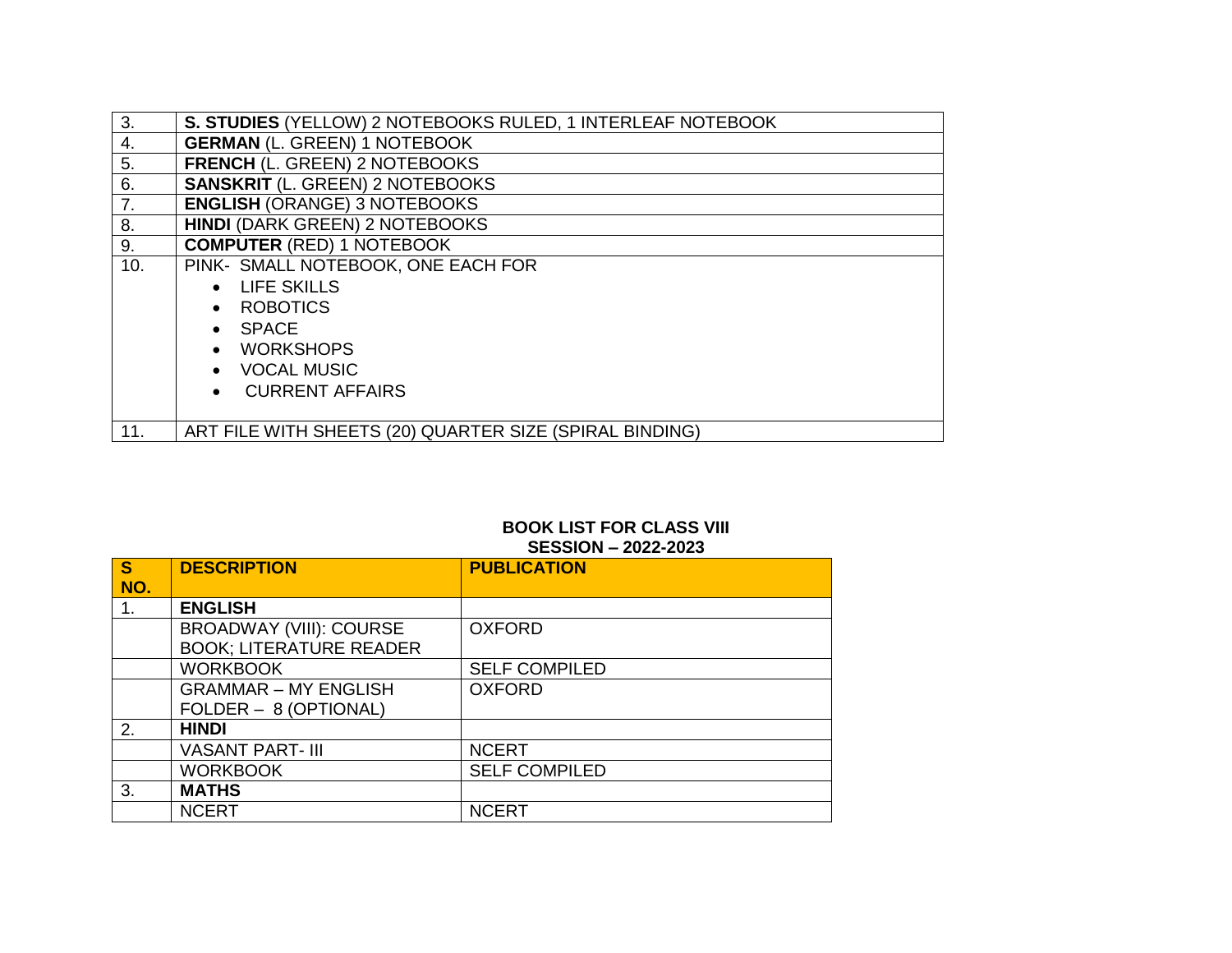|    | RD SHARMA (OPTIONAL)                                                         | <b>DHANPAT RAI</b>         |
|----|------------------------------------------------------------------------------|----------------------------|
|    | <b>WORKBOOK</b>                                                              | <b>SELF COMPILED</b>       |
|    | <b>NCERT EXEMPLER</b>                                                        | <b>NCERT</b>               |
| 4. | <b>SCIENCE</b>                                                               |                            |
|    | <b>NCERT</b>                                                                 | <b>NCERT</b>               |
|    | LIVING SCIENCE (OPTIONAL)                                                    | <b>RATNA SAGAR</b>         |
|    | <b>WORKBOOK</b>                                                              | <b>SELF COMPILED</b>       |
|    | <b>LAB MANUAL</b>                                                            | <b>SELF COMPILED</b>       |
| 5. | <b>SST</b>                                                                   |                            |
|    | HISTORY- OUR PARTS- III PART-<br>1 & 2                                       | <b>NCERT</b>               |
|    | <b>GEOGRAPHY- RESOURCES AND</b><br><b>DEVELOPMENT</b>                        | <b>NCERT</b>               |
|    | <b>CIVICS- SOCIAL &amp; POLITICAL</b><br>LIFE-III                            | <b>NCERT</b>               |
|    | <b>WORKBOOK</b>                                                              | <b>SELF COMPILED</b>       |
| 6. | <b>FRENCH</b>                                                                |                            |
|    | 1. APPRENONS LE FRANCAIS IV                                                  | <b>NEW SARASWATI HOUSE</b> |
|    | 2. LA ROUSSE DICTIONARY<br>(ENGLISH- FRENCH) (OPTIONAL)<br>(FRENCH- ENGLISH) | <b>GOYAL PUBLICATION</b>   |
|    | <b>WORKBOOK</b>                                                              | <b>SELF COMPILED</b>       |
| 7. | <b>GERMAN</b>                                                                |                            |
|    | <b>HALLO DEUTSCH- MAINBOOK</b><br>AND WORKBOOK AND CD<br>(OPTIONAL)          | <b>GOYAL PUBLISHERS</b>    |
|    | <b>LANGENSCHEIDT DICTIONARY</b><br>(OPTIONAL)                                | <b>GOYAL PUBLISHERS</b>    |
|    | <b>WORKBOOK</b>                                                              | <b>SELF COMPILED</b>       |
|    | HALLO DEUTSCH PLUS NEU A2<br>(OPTIONAL)                                      |                            |
| 8. | <b>SANSKRIT</b>                                                              |                            |
|    | <b>DEEP MANIKA PART-3</b>                                                    | SARASWATI HOUSE PVT. LTD.  |
|    | <b>WORKBOOK</b>                                                              | <b>SELF COMPILED</b>       |
| 9. | <b>COMPUTERS</b>                                                             |                            |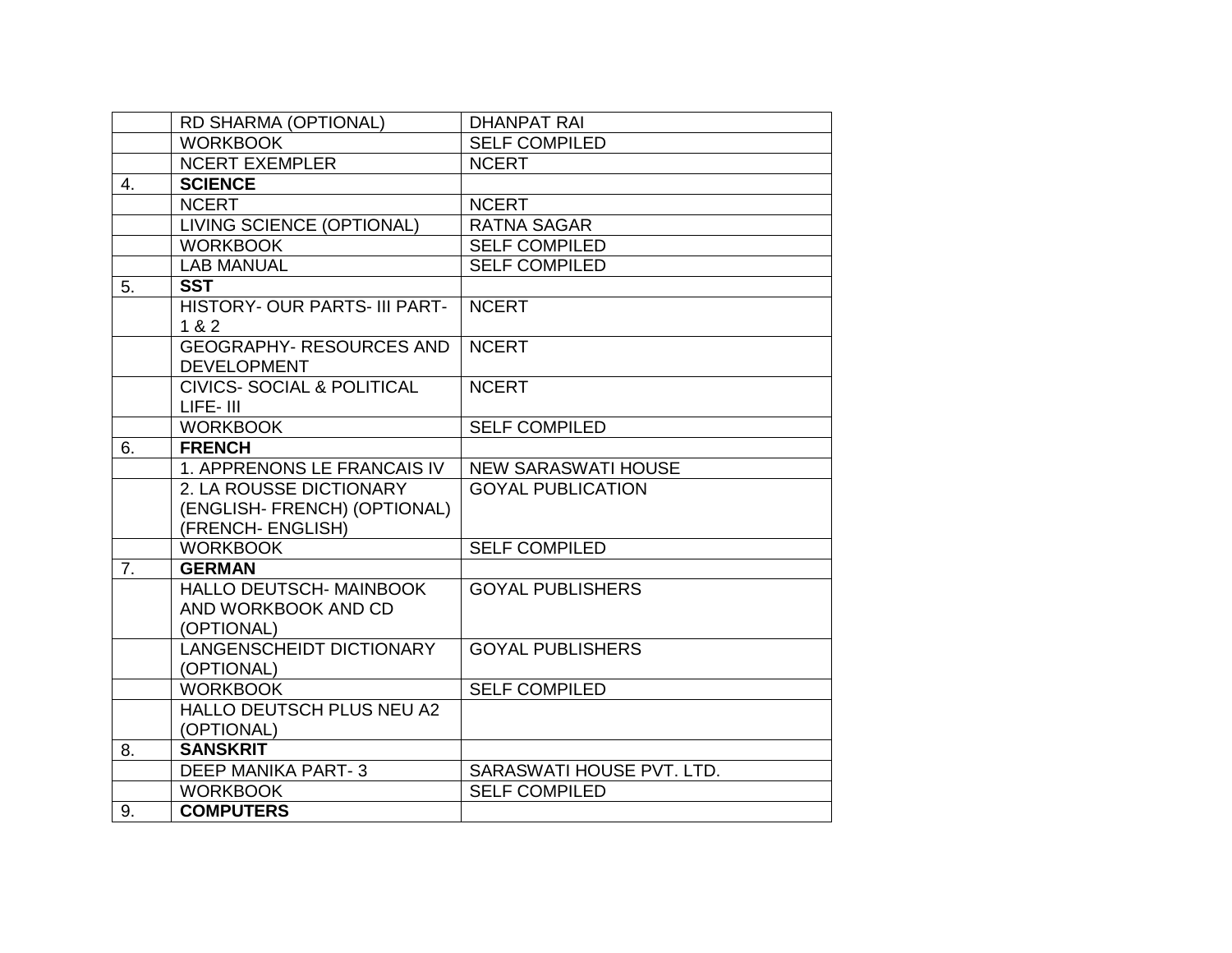|     | <b>COMPUTER STUDIES</b>                                             | <b>INHOUSE PUBLICATION</b>    |
|-----|---------------------------------------------------------------------|-------------------------------|
|     | <b>WORKBOOK</b>                                                     | <b>SELF COMPILED</b>          |
| 10. | <b>PAINTING</b>                                                     |                               |
|     | DRAWING MADE EASY<br>(OPTIONAL)                                     | <b>NAVNEET</b>                |
| 11  | KNOW FOR SURE (SIDDHARTHA<br>BASU)<br><b>GENERAL KNOWLEDGE BOOK</b> | INDIANNICA LEARNING PVT. LTD. |

#### **CLASS VIII: LIST OF NOTEBOOKS (OPTIONAL) SESSION – 2022-2023**

| S NO.            | <b>STATIONARY</b>                                                        |
|------------------|--------------------------------------------------------------------------|
| 1.               | MATHS (BLUE) 4 NOTEBOOKS, 1 INTERLEAF NOTEBOOK, 1 SPIRAL BOUND PRACTICAL |
|                  | FILE WITH GRAPH SHEETS & ORIGAMI SHEETS ATTACHED                         |
| 2.               | <b>SCIENCE (LILAC) 3 INTERLEAF SINGLE LINED</b>                          |
| $\overline{3}$ . | S. STUDIES (YELLOW) 2 NOTEBOOKS RULED, 1 INTERLEAF NOTEBOOK              |
| 4.               | <b>GERMAN (L. GREEN) 1 NOTEBOOK</b>                                      |
| 5.               | <b>FRENCH (L. GREEN) 2 NOTEBOOKS</b>                                     |
| 6.               | <b>SANSKRIT (L. GREEN) 2 NOTEBOOKS</b>                                   |
| 7.               | <b>ENGLISH (ORANGE) 3 NOTEBOOKS</b>                                      |
| 8.               | <b>HINDI (DARK GREEN) 2 NOTEBOOKS</b>                                    |
| 9.               | <b>COMPUTER (RED) 1 NOTEBOOK SINGLE LINED</b>                            |
| 10.              | PINK- SMALL NOTEBOOK, ONE EACH FOR                                       |
|                  | • LIFE SKILLS                                                            |
|                  | • ROBOTICS                                                               |
|                  | • SPACE                                                                  |
|                  | • WORKSHOPS                                                              |
|                  | • VOCAL MUSIC                                                            |
|                  | • CURRENT AFFAIRS                                                        |
|                  |                                                                          |
| 11.              | ART FILE SHEETS (20) QUARTER SIZED (SPIRAL BINDING)                      |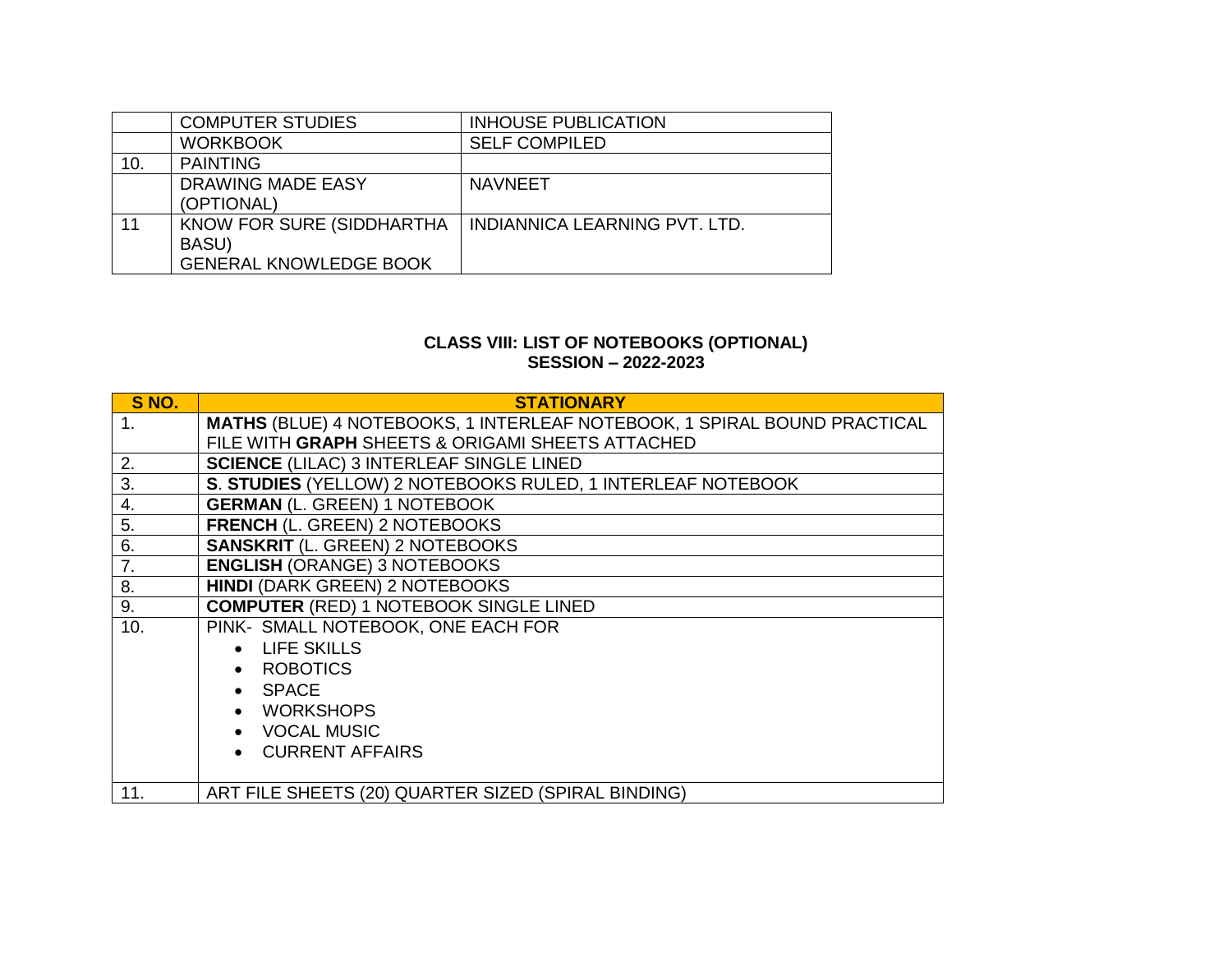# **BOOK LIST FOR CLASS IX**

## **Session 2022-23**

| <b>S.NO.</b> | <b>DESCRIPTION</b>                                        | <b>PUBLICATION</b>       |
|--------------|-----------------------------------------------------------|--------------------------|
| 1            | <b>ENGLISH</b>                                            |                          |
|              | 1. ENGLISH COURSE (CMUNICATIVE) LITERATURE                |                          |
|              | <b>READER</b><br>2. ENGLISH COURSE BOOK- MAIN COURSE BOOK |                          |
|              | 3. ENGLISH COURSE (COMMUNICATIVE) WORKBOOK                | <b>CBSE</b>              |
|              | <b>WORKBOOK (NCERT)</b>                                   | <b>SELF COMPILED</b>     |
| 2            | <b>HINDI</b>                                              |                          |
|              | I) SPARSH PART $-1$                                       | <b>NCERT</b>             |
|              | II) SANCHAYAN PART-I                                      | <b>NCERT</b>             |
|              | <b>WORKBOOK</b>                                           | <b>SELF COMPILED</b>     |
| 3            | <b>MATHS</b>                                              |                          |
|              | N.C.E.R.T.                                                | N.C.E.R.T,               |
|              | M.L. AGGARWAL (OPTIONAL)                                  | <b>ARYA PUBLICATIONS</b> |
|              | <b>WORKBOOK</b>                                           | <b>SELF COMPILED</b>     |
|              | <b>MATHS EXEMPLER (OPTIONAL)</b>                          | <b>NCERT</b>             |
| 4            | <b>SCIENCE</b>                                            |                          |
|              | TH.) NCERT                                                | <b>NCERT</b>             |
|              | <b>LAB MANUAL</b>                                         | <b>SELF COMPILED</b>     |
|              | <b>WORKBOOK</b>                                           | <b>SELF COMPILED</b>     |
|              | <b>SCIENCE EXEMPLER (OPTIONAL)</b>                        | <b>NCERT</b>             |
| 5            | <b>SST</b>                                                |                          |
|              | HISTORY- INDIA & THE CONTEMPORARY WORLD - I               | <b>NCERT</b>             |
|              | <b>GEOGRAPHY - CONTEMPORARY INDIA - I</b>                 | <b>NCERT</b>             |
|              | <b>CONTEMPORARY INDIA-1 ATLAS (Optional)</b>              | <b>OXFORD</b>            |
|              | <b>CIVICS - DEMOCRATIC POLITICS-I</b>                     | <b>NCERT</b>             |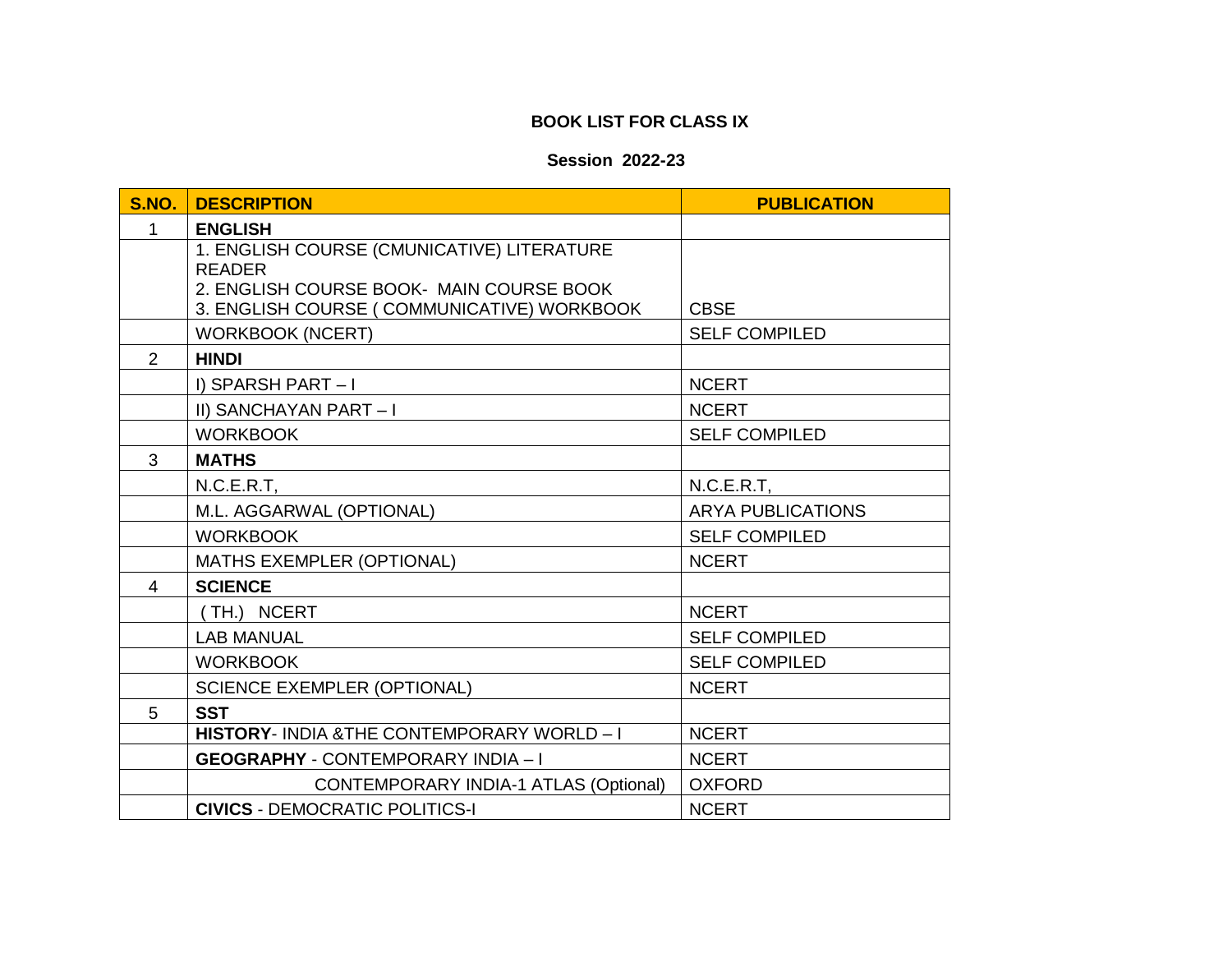|                | <b>ECONOMICS</b> - Understanding Economics Development-1                      | <b>NCERT</b>            |
|----------------|-------------------------------------------------------------------------------|-------------------------|
|                | <b>DISASTER MANAGEMENT - TOGETHER TOWARDS A</b><br><b>SAFER INDIA PART II</b> | <b>CBSE</b>             |
|                | <b>WORKBOOK</b>                                                               | <b>SELF COMPILED</b>    |
| 6              | <b>FRENCH</b>                                                                 |                         |
|                | <b>ENTRE JEUNE -1</b>                                                         | <b>CBSE</b>             |
|                | <b>TOGETHER WITH FRENCH</b>                                                   | RACHNA SAGAR            |
|                | LA ROUSSE DICTIONARY (OPTIONAL)                                               | <b>GOYAL PUBLISHERS</b> |
|                | <b>WORKBOOK</b>                                                               | <b>SELF COMPILED</b>    |
|                | ME AND MINE FRENCH (OPTIONAL)                                                 |                         |
| $\overline{7}$ | <b>GERMAN</b>                                                                 |                         |
|                | <b>BESTE FREUNDE [B1.1]</b>                                                   | <b>GOYAL PUBLISHERS</b> |
|                | MAINBOOK + WORKBOOK + CD                                                      |                         |
|                | LANGENSCHEIDT DICTIONARY (OPTIONAL)                                           | <b>GOYAL PUBLISHERS</b> |
|                | <b>COLLINS DICTIONARY (OPTIONAL)</b>                                          | <b>COLLINS</b>          |
|                | <b>GET READY (OPTIONAL)</b>                                                   |                         |
|                | <b>WORKBOOK</b>                                                               | <b>SELF COMPILED</b>    |
| 8              | <b>SANSKRIT</b>                                                               |                         |
|                | <b>SHEMUSHI</b>                                                               | Shemushi - NCERT        |
|                | SANSKRIT ABHYAAS PUSTAKAM PART - 1 (CHEMUSHI)                                 | <b>NCERT</b>            |
|                | MANIKA SANSKRIT VYAKARAN (OPTIONAL)                                           | <b>SARASWATI HOUSE</b>  |
|                | ME AND MINE FRENCH (OPTIONAL)                                                 | RACHNA SAGAR            |
|                | <b>WORKBOOK</b>                                                               | <b>SELF COMPILED</b>    |
| 9              | <b>ARTICIFICAL INTELLIGENCE</b>                                               | <b>CBSE MANUAL</b>      |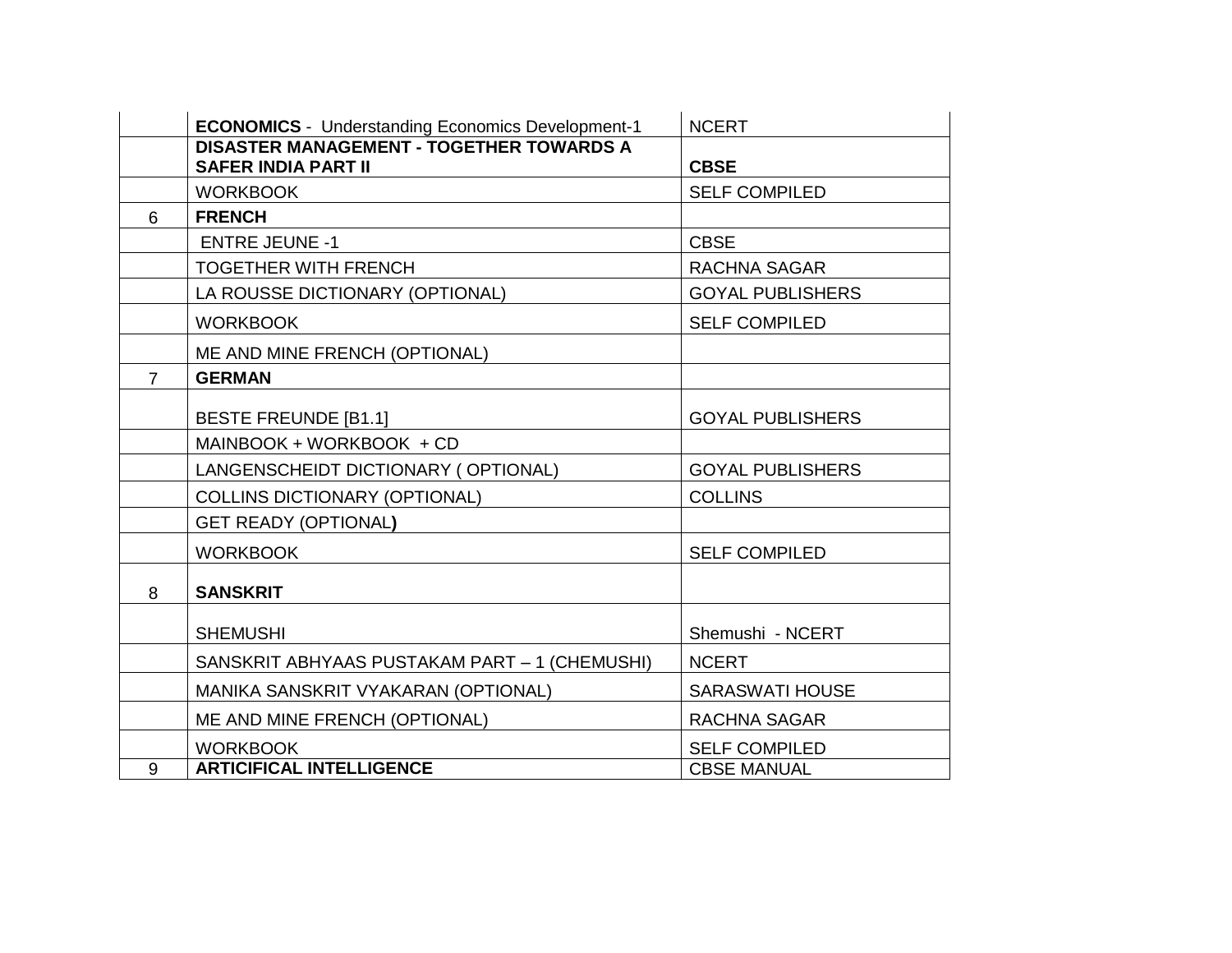# **CLASS IX : LIST OF NOTEBOOKS Session 2022-23**

| <b>S.NO.</b>   | <b>STATIONERY</b>                                                                                                                                                             |  |  |  |
|----------------|-------------------------------------------------------------------------------------------------------------------------------------------------------------------------------|--|--|--|
|                | <b>MATHS (BLUE) 6 REGISTERS., 1 SPIRAL BOUND PRACTICAL FILE WITH GRAPHS</b><br>SHEETS ATTACHED, GRAPHS PACKET, 1 PACKET OF ORIGAMI SHEETS AND<br><b>BUTTER PAPER ATTACHED</b> |  |  |  |
| 2              | <b>PHYSICS</b> -2 BOTH SIDE RULED (LILAC)<br><b>CHEMISTRY - 2 BOTH SIDES RULED</b><br><b>BIOLOGY - 2 INTERLEAF SINGLE LINED</b><br>COVERS + 1 PRACTICAL FILE + LOOSE SHEETS   |  |  |  |
| 3              | <b>S.STUDIES (YELLOW) 4 NOTEBOOKS RULED</b>                                                                                                                                   |  |  |  |
| 4              | <b>GERMAN (L.GREEN) 1 NOTEBOOK</b>                                                                                                                                            |  |  |  |
| 5              | <b>FRENCH</b> (L.GREEN) 2 NOTEBOOK EACH.                                                                                                                                      |  |  |  |
| 6              | <b>SANSKRIT</b> (L.GREEN) 2 NOTEBOOK EACH.                                                                                                                                    |  |  |  |
| $\overline{7}$ | <b>ENGLISH (ORANGE) - 2 REGISTER</b>                                                                                                                                          |  |  |  |
| 8              | <b>HINDI (DARK GREEN) 2 REGISTERS</b>                                                                                                                                         |  |  |  |
| 9              | <b>COMPUTER (RED) 1 NOTEBOOK</b>                                                                                                                                              |  |  |  |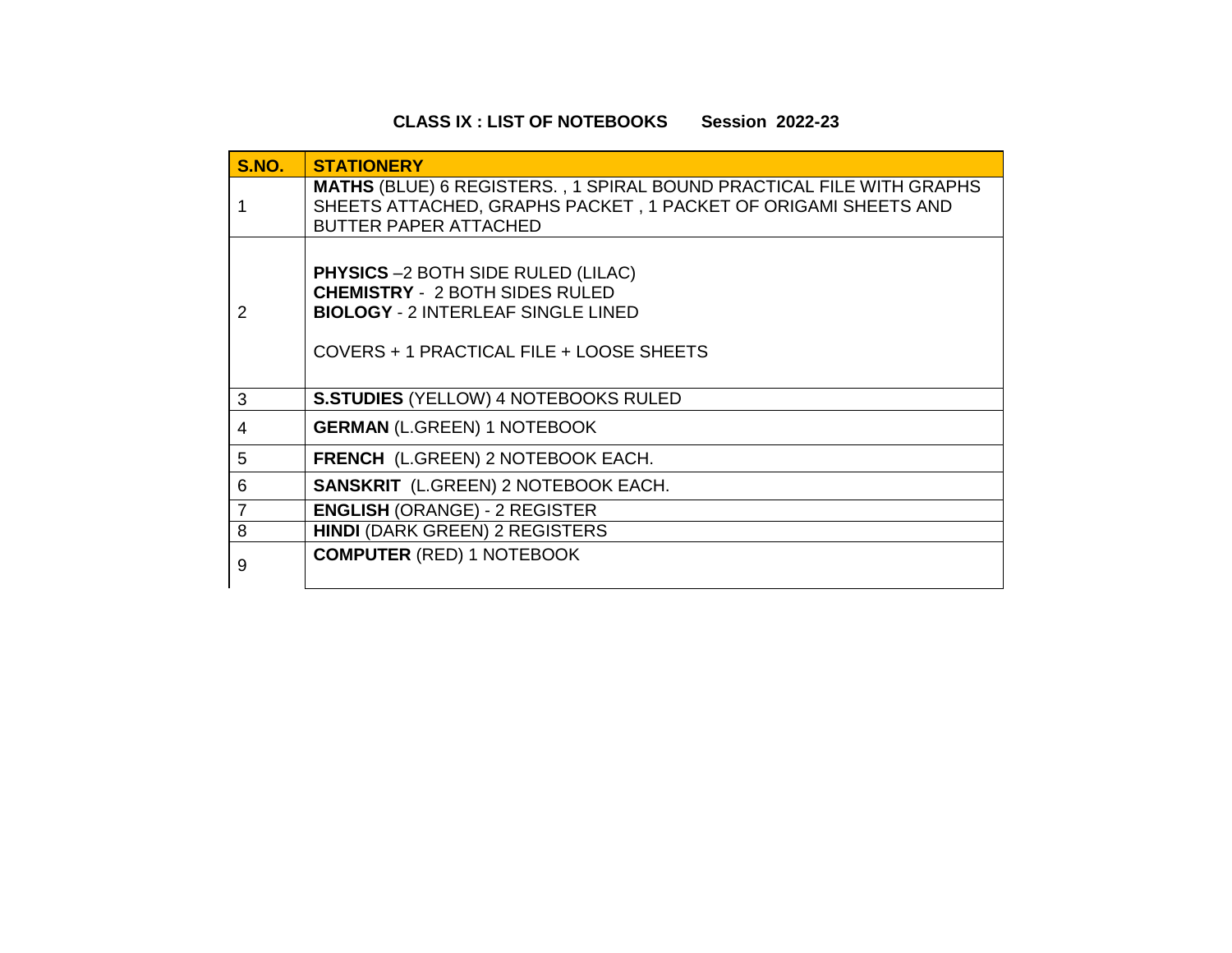## **BOOK LIST FOR CLASS X 2022-23**

| S.NO           | <b>DESCRIPTION</b>                            | <b>PUBLICATION</b>     |
|----------------|-----------------------------------------------|------------------------|
| $\mathbf{1}$   | <b>ENGLISH</b>                                |                        |
|                | FIRST FLIGHT (TEXTBOOK IN ENGLISH FOR         |                        |
|                | CLASS-X)                                      | <b>CBSE</b>            |
|                |                                               | <b>ARYA PUBLISHING</b> |
|                | <b>FOOTPRINTS WITHOUT FEET</b>                | <b>HOUSE</b>           |
|                | WORDS EXPRESSIONS II: WORKBOOK FOR CLASS X    | <b>NCERT</b>           |
|                | <b>WORKBOOK</b>                               | <b>SELF COMPILED</b>   |
| 2              | <b>HINDI</b>                                  |                        |
|                | I) SPARSH PART - II                           | <b>NCERT</b>           |
|                | II) SANCHAYAN PART - II                       | <b>NCERT</b>           |
|                | <b>WORKBOOK</b>                               | <b>SELF COMPILED</b>   |
| 3              | <b>MATHS</b>                                  |                        |
|                | $N.C.E.R.T$ ,                                 | N.C.E.R.T,             |
|                | R.D. SHARMA (OPTIONAL)                        | <b>DHANPAT RAI</b>     |
|                | <b>WORKBOOK</b>                               | <b>SELF COMPILED</b>   |
|                | <b>MATHS EXEMPLAR (OPTIONAL)</b>              | <b>NCERT</b>           |
| $\overline{4}$ | <b>SCIENCE</b>                                |                        |
|                | THEORY - NCERT                                | <b>NCERT</b>           |
|                | <b>LAB MANUAL</b>                             | <b>SELF COMPILED</b>   |
|                | <b>WORKBOOK</b>                               | <b>SELF COMPILED</b>   |
|                | <b>SCIENCE EXEMPLER (OPTIONAL)</b>            | <b>NCERT</b>           |
| 5              | <b>SST</b>                                    |                        |
|                | HISTORY - INDIA & THE CONTEMPORARY WORLD - II | <b>NCERT</b>           |
|                | <b>GEOGRAPHY - CONTEMPORARY INDIA - II</b>    | <b>NCERT</b>           |
|                | POLITICAL SCIENCE - DEMOCRATIC POLITICS - II  | <b>NCERT</b>           |
|                | ECONOMICS - UNDERSTANDING ECONOMIC            | <b>NCERT</b>           |
|                | <b>DEVELOPMENT II</b>                         |                        |
|                | DISASTER MANAGEMENT - TOGETHER TOWARDS A      |                        |
|                | SAFER INDIA PART III                          | <b>CBSE</b>            |
|                | <b>WORKBOOK</b>                               | <b>SELF COMPILED</b>   |
| 6              | <b>FRENCH</b>                                 |                        |
|                | 1. ENTRE JEUNE - 2                            | <b>CBSE</b>            |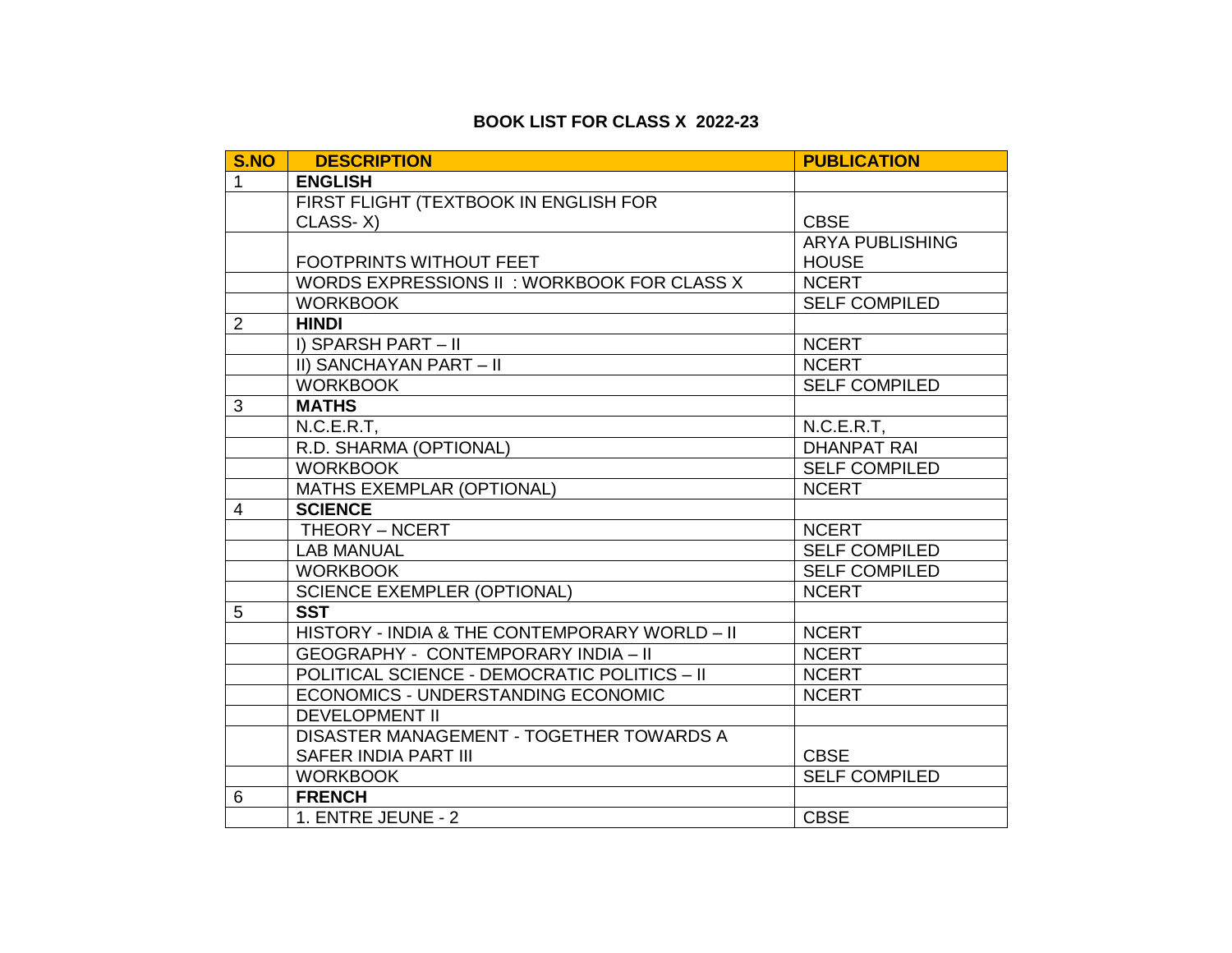|                | 2. ENTRE JEUNE CAHIER D'EXERCISE - 2 (OPTIONAL) | <b>CBSE</b>              |
|----------------|-------------------------------------------------|--------------------------|
|                | 3.LA ROUSSE DICTIONARY (OPTIONAL)               | <b>GOYAL PUBLICATION</b> |
|                |                                                 | <b>SARASWATI</b>         |
|                | CAHIER D' EXERCISE - X (OPTIONAL)               | <b>PUBLICATIONS</b>      |
|                | <b>TOGETHER WITH FRENCH</b>                     | <b>RACHNA SAGAR</b>      |
|                |                                                 | <b>SARASWATI</b>         |
|                | ME AND MINE FRENCH (OPTIONAL)                   | <b>PUBLICATION</b>       |
|                | <b>WORKBOOK</b>                                 | <b>SELF COMPILED</b>     |
|                | GET READY CLASS 10TH (OPTIONAL)                 |                          |
| $\overline{7}$ | <b>GERMAN</b>                                   |                          |
|                |                                                 |                          |
|                | <b>BESTE FREUNDE [B1.1]</b>                     | <b>GOYAL PUBLISHERS</b>  |
|                | MAINBOOK + WORKBOOK + CD                        |                          |
|                | LANGENSCHEIDT DICTIONARY (OPTIONAL)             | <b>GOYAL PUBLISHERS</b>  |
|                | <b>GET READY (OPTIONAL)</b>                     | <b>GOYAL PUBLISHERS</b>  |
|                | <b>WORKBOOK</b>                                 | <b>SELF COMPILED</b>     |
| 8              | <b>SANSKRIT</b>                                 |                          |
|                | <b>SHEMUSHI-2</b>                               | <b>NCERT</b>             |
|                | SANSKRIT ABHYAAS PUSTAKAM PART - 2              | <b>NCERT</b>             |
|                | MANIKA SANSKRIT VYAKARAN(OPTIONAL)              | <b>SARASWATI HOUSE</b>   |
|                | ME AND MINE SANSKRIT (OPTIONAL)                 | RACHNA SAGAR             |
|                | <b>WORKBOOK</b>                                 | <b>SELF COMPILED</b>     |
| 9              | <b>ARTIFICIAL INTELLIGENCE</b>                  | <b>CBSE MANUAL</b>       |

## **CLASS X : LIST OF NOTEBOOKS 2022-23**

| ∣ S.NO. | <b>STATIONERY</b>                                                             |
|---------|-------------------------------------------------------------------------------|
|         | <b>MATHS: 6 REGISTERS, 1 SPIRAL BOUND PRACTICAL FILE WITH GRAPH SHEETS, 1</b> |
|         | PACKET OF ORIGAMI SHEETS & BUTTER PAPER ATTACHED, GRAPHS PACKET               |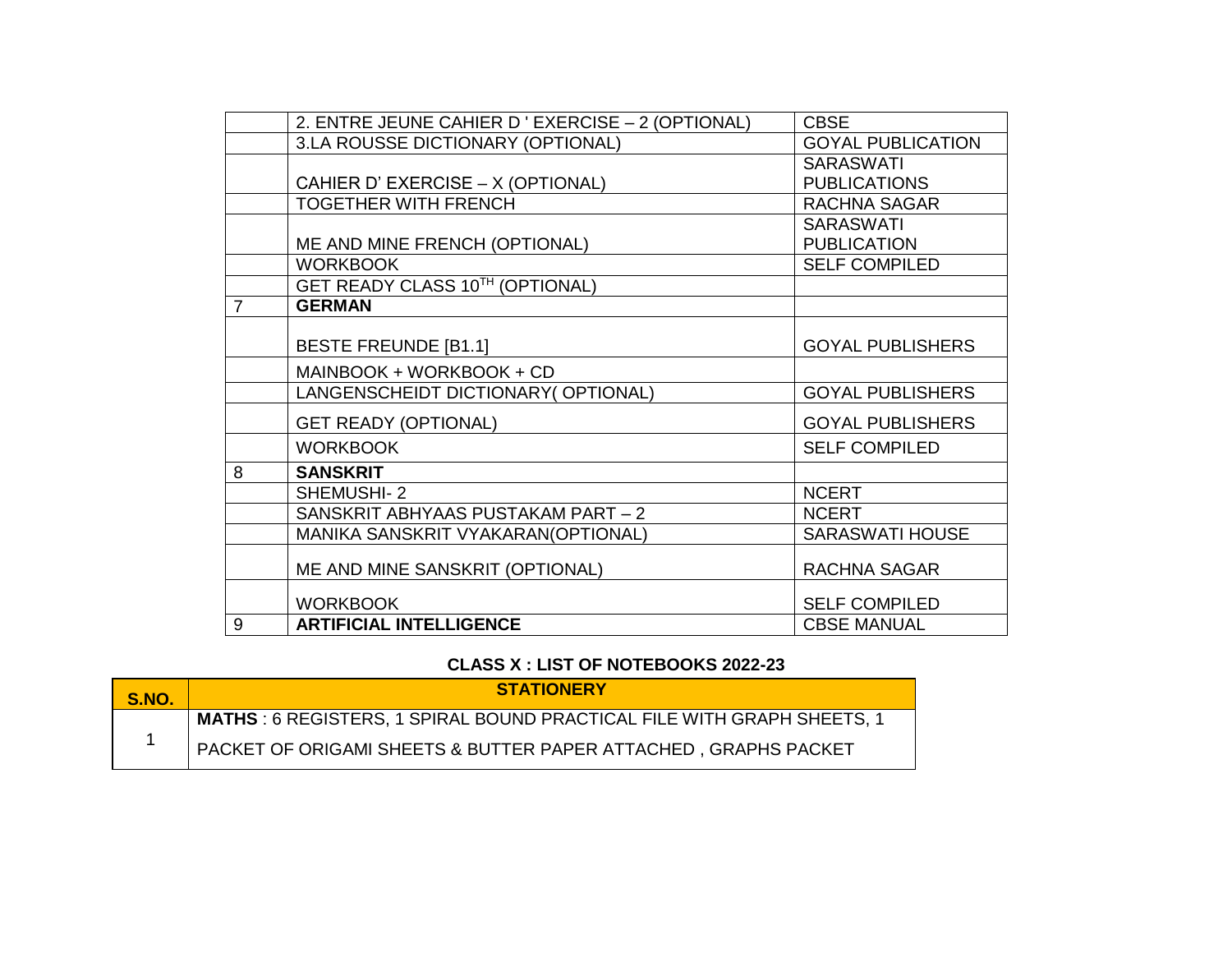| 2              | PHYSICS -2 BOTH SIDE RULED (LILAC)                    |
|----------------|-------------------------------------------------------|
|                | <b>CHEMISTRY - 2 BOTH SIDE RULED</b>                  |
|                | BIOLOGY - 2 INTERLEAF SINGLE LINED, 1 BOTH SIDE RULED |
|                | COVERS + 1 PRACTICAL FILE + LOOSE SHEETS              |
| 3              | <b>S.STUDIES (YELLOW) 4 NOTEBOOKS RULED</b>           |
| $\overline{4}$ | <b>GERMAN (L.GREEN) 2 NOTEBOOK EACH.</b>              |
| 5              | <b>FRENCH</b> (L.GREEN) 2 NOTEBOOK EACH.              |
| 6              | <b>SANSKRIT</b> (L.GREEN) 2 NOTEBOOK EACH.            |
| $\overline{7}$ | <b>ENGLISH (ORANGE) - 2 REGISTERS</b>                 |
| 8              | <b>HINDI (DARK GREEN) 2 REGISTERS</b>                 |
| 9              | <b>COMPUTER (RED) - 1 NOTEBOOK</b>                    |

# **BOOK LIST FOR CLASS XI 2022-23**

| S.NO          | <b>DESCRIPTION</b>                     | <b>PUBLICATION</b>       |
|---------------|----------------------------------------|--------------------------|
|               | <b>ENGLISH</b>                         |                          |
|               | <b>HORNBILL</b>                        | <b>NCERT</b>             |
|               | <b>SNAPSHOTS</b>                       | <b>NCERT</b>             |
|               | <b>ASSIGNMENT BOOKLET</b>              | <b>SELF COMPILED</b>     |
| $\mathcal{P}$ | <b>MATHS</b>                           |                          |
|               | $N.C.E.R.T$ ,                          | N.C.E.R.T,               |
|               | R.D. SHARMA (OPTIONAL)                 | DHANPAT RAI,             |
|               | MATHS EXEMPLER (OPTIONAL)              | <b>NCERT</b>             |
|               | M.L. AGGARWAL (OPTIONAL)               | <b>ARYA PUBLICATIONS</b> |
|               | <b>ASSIGNMENT BOOKLET</b>              | <b>SELF COMPILED</b>     |
| $\mathcal{S}$ | <b>COMPUTER</b>                        |                          |
|               | <b>COMPUTER SCIENCE - PREETI ARORA</b> | <b>SULTAN CHAND</b>      |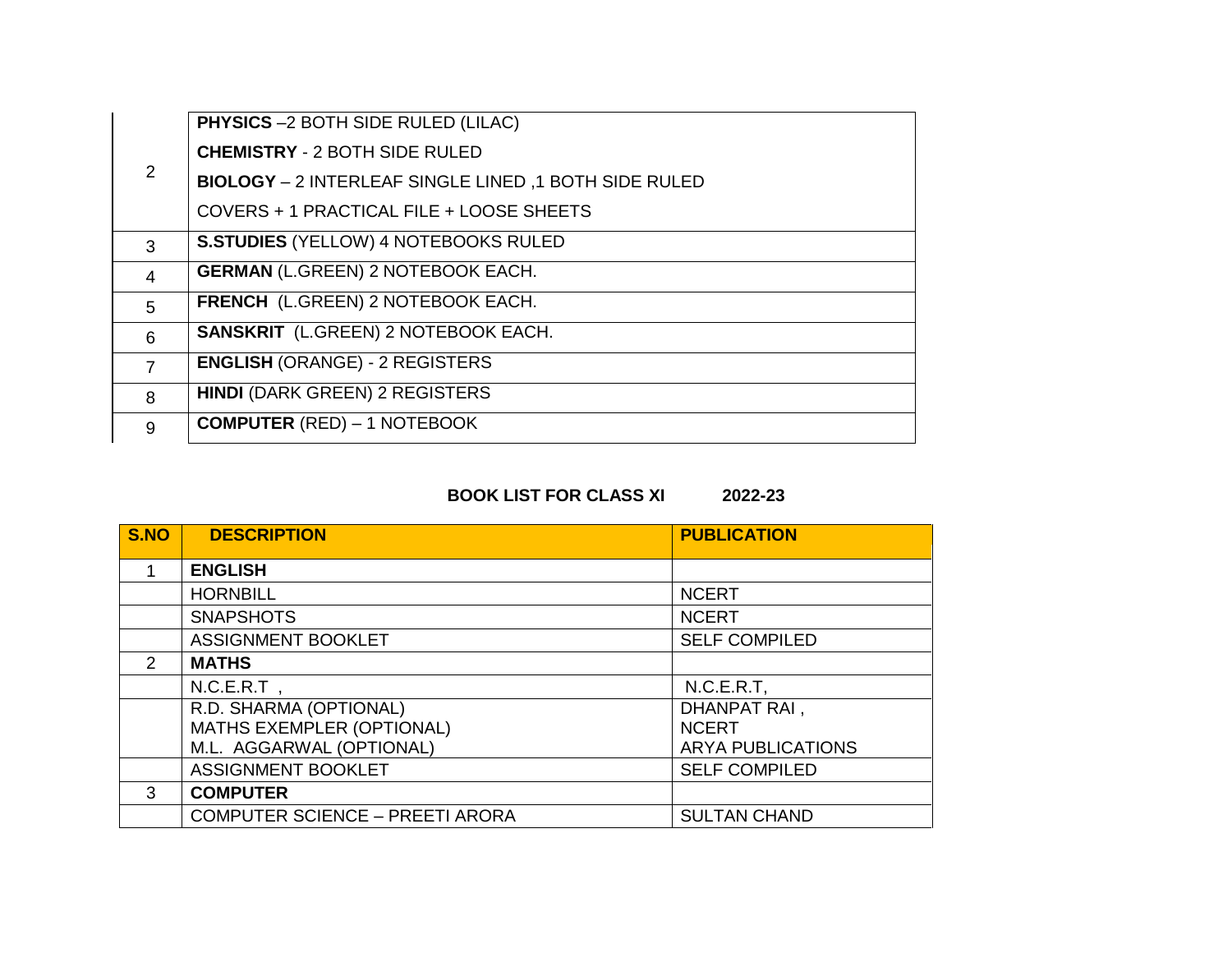|                | <b>INFORMATICS PRACTICES - PREETI ARORA</b>                                                                                                                               | <b>SULTAN CHAND</b>                                                  |
|----------------|---------------------------------------------------------------------------------------------------------------------------------------------------------------------------|----------------------------------------------------------------------|
|                | ASSIGNMENT BOOKLET FOR EACH SUBJECT                                                                                                                                       | <b>SELF COMPILED</b>                                                 |
| $\overline{4}$ | <b>SCIENCE</b>                                                                                                                                                            |                                                                      |
|                | PHYSICS (TH.) - NCERT<br>FUNDAMENTAL PHYSICS(OPTIONAL)<br><b>NCERT EXEMPLER (OPTIONAL)</b><br>SIMPLIFIED PHYSICS-SL ARORA (OPTIONAL)<br><b>WORKBOOK</b>                   | <b>NCERT</b><br>PRADEEP'S                                            |
|                | (PRAC) - COMPREHENSIVE LAB MANUAL                                                                                                                                         | <b>LAXMI PUBLICATION</b>                                             |
|                | <b>CHEMISTRY (TH.) - NCERT,</b><br>NEW COURSE CHEMISTRY (OPTIONAL)<br>NCERT EXEMPLER, COMPREHENSIVE CHEMISTRY<br>(OPTIONAL)<br>PRACTICAL TOGETHER WITH<br><b>WORKBOOK</b> | <b>NCERT</b><br>PRADEEP PUBLICATIONS<br><b>NCERT</b><br>RACHNA SAGAR |
|                | (PRAC.) - COMPREHENSIVE LAB MANUAL                                                                                                                                        | <b>LAXMI PUBLICATION</b>                                             |
|                | <b>BIOLOGY (TH) - NCERT,</b><br>TOGETHER WITH (OPTIONAL)<br><b>NCERT EXEMPLER (OPTIONAL)</b><br><b>WORKBOOK</b>                                                           | <b>NCERT</b><br><b>RACHNA SAGAR</b>                                  |
|                | (PRAC.) - COMPREHENSIVE LAB MANUAL                                                                                                                                        | <b>LAXMI PUBLICATION</b>                                             |
|                | <b>Assignment Booklet for every subject</b>                                                                                                                               | Self Compiled                                                        |
| 5              | <b>HISTORY - THEMES IN WORLD HISTORY</b>                                                                                                                                  | <b>NCERT</b>                                                         |
|                | <b>POLITICAL SCIENCE -</b><br>1. INDIAN CONSTITUTION AT WORK<br>2. POLITICAL THEORY                                                                                       | <b>NCERT</b>                                                         |
|                | <b>ECO - MICRO ECONOMICS</b>                                                                                                                                              | Micro Economics by T.R. JAIN<br>and V.K. OHRI                        |
|                | <b>STATISTICS FOR ECONOMICS</b>                                                                                                                                           | T.R. JAIN and V.K. OHRI<br>AND NCERT (Updated &<br>revised)          |
|                | <b>ACCOUNTANCY - T.S. GREWAL "DOUBLE ENTRY BOOK</b><br><b>KEEPING"</b>                                                                                                    | <b>SULTAN CHAND &amp; SONS.</b><br>(P)LTD.                           |
|                | <b>ACCOUNTANCY-I</b>                                                                                                                                                      | <b>NCERT (UPDATED)</b>                                               |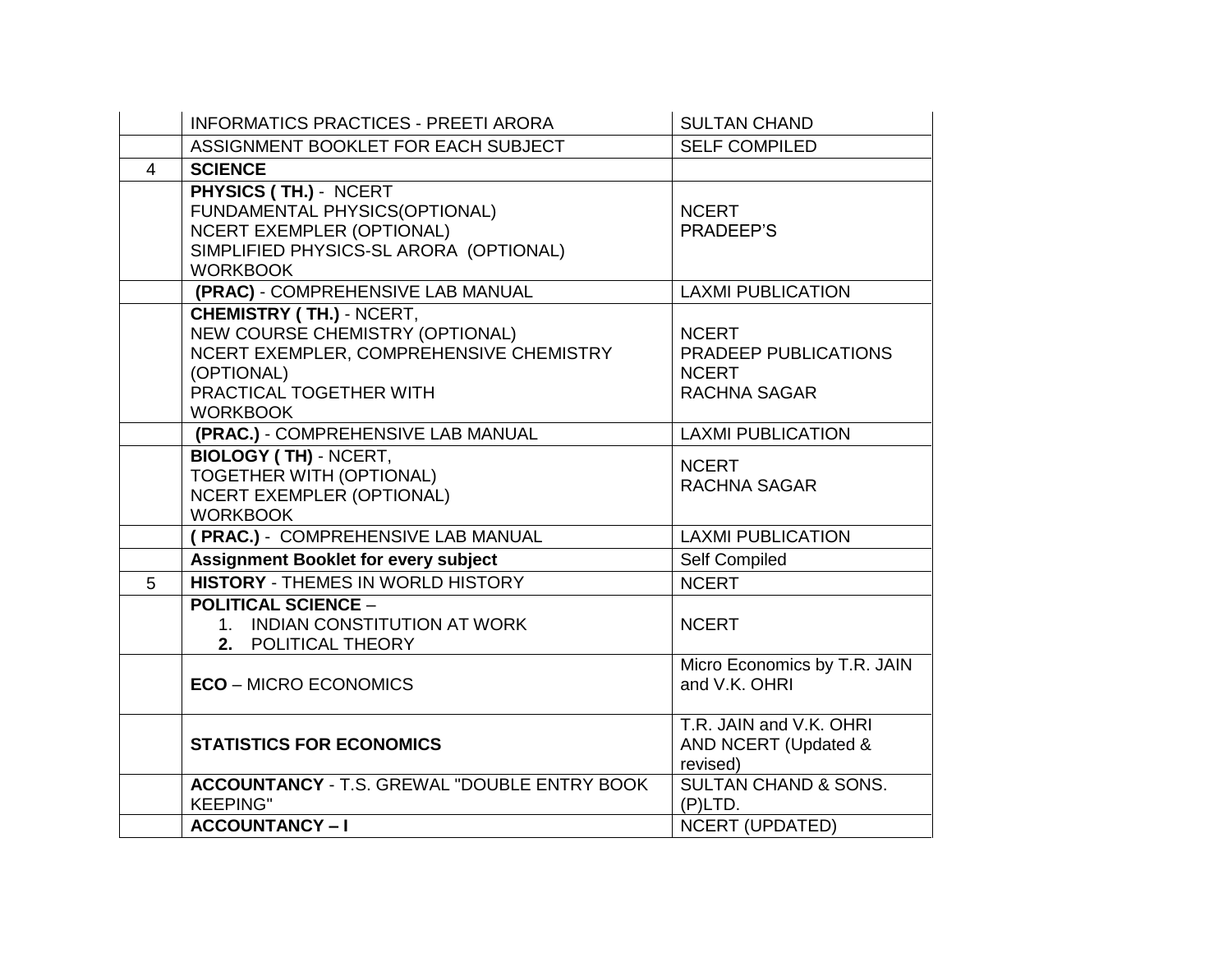|   | <b>PSYCHOLOGY TEXT BOOK OF XI</b>                                  | <b>NCERT</b><br><b>XAMIDEA</b>              |
|---|--------------------------------------------------------------------|---------------------------------------------|
|   | <b>PSYCHOLOGY BY FULL MARKS (OPTIONAL)</b>                         | SHASHI PRAKASHAN, FMPL                      |
|   | PSYCHOLOGY BY A.K BHATNGAR                                         | A.K. BHATNAGAR                              |
|   | <b>BUSINESS STUDIES</b>                                            | <b>NCERT AND SUBHASH DEY</b>                |
|   | SOCIOLOGY - (1) INTRODUCING SOCIOLOGY<br>(2) UNDERSTANDING SOCIETY | <b>NCERT</b>                                |
|   | ASSIGNMENT BOOKLET FOR EVERY SUBJECT                               | <b>SELF COMPILED</b>                        |
| 6 | <b>PAINTING</b>                                                    |                                             |
|   | PANORAMIC INDIAN ART                                               | <b>LUTHERA</b>                              |
|   | <b>ASSIGNMENT BOOK LET</b>                                         | <b>SELF COMPILED</b>                        |
| 7 | <b>HEALTH AND PHYSICAL EDUCATION</b>                               | <b>S.P. PUBLICATIONS</b>                    |
|   | HEALTH AND PHYSICAL EDUCATION (SANJAY KUNDRA)<br>(OPTIONAL)        | <b>EVERGREEN</b><br>PUBLICATION(INDIA) LTD. |
| 8 | <b>LEGAL STUDIES</b>                                               | <b>NCERT</b>                                |

# **LIST OF NOTEBOOKS 2022-23**

| <b>S.NO.</b> | <b>STATIONERY</b>                                                                                                                                                                                                  |
|--------------|--------------------------------------------------------------------------------------------------------------------------------------------------------------------------------------------------------------------|
|              | <b>MATHS (BLUE) 3 REGISTERS</b>                                                                                                                                                                                    |
| 2            | <b>PHYSICS</b> – 1 PRACTICAL FILE + 2 REGISTER +1 THIN NOTEBOOK<br><b>CHEMISTRY - 1 PRACTICAL FILE + 2 REGISTERS + 1 THIN NOTEBOOK(RULED)</b><br><b>BIOLOGY - PRACTICAL FILE FOLDER +LOOSE SHEETS + 2 REGISTER</b> |
| 3            | <b>ECONOMICS – 2 REGISTER</b>                                                                                                                                                                                      |
| 4            | <b>B.STUDIES – 2 REGISTERS</b>                                                                                                                                                                                     |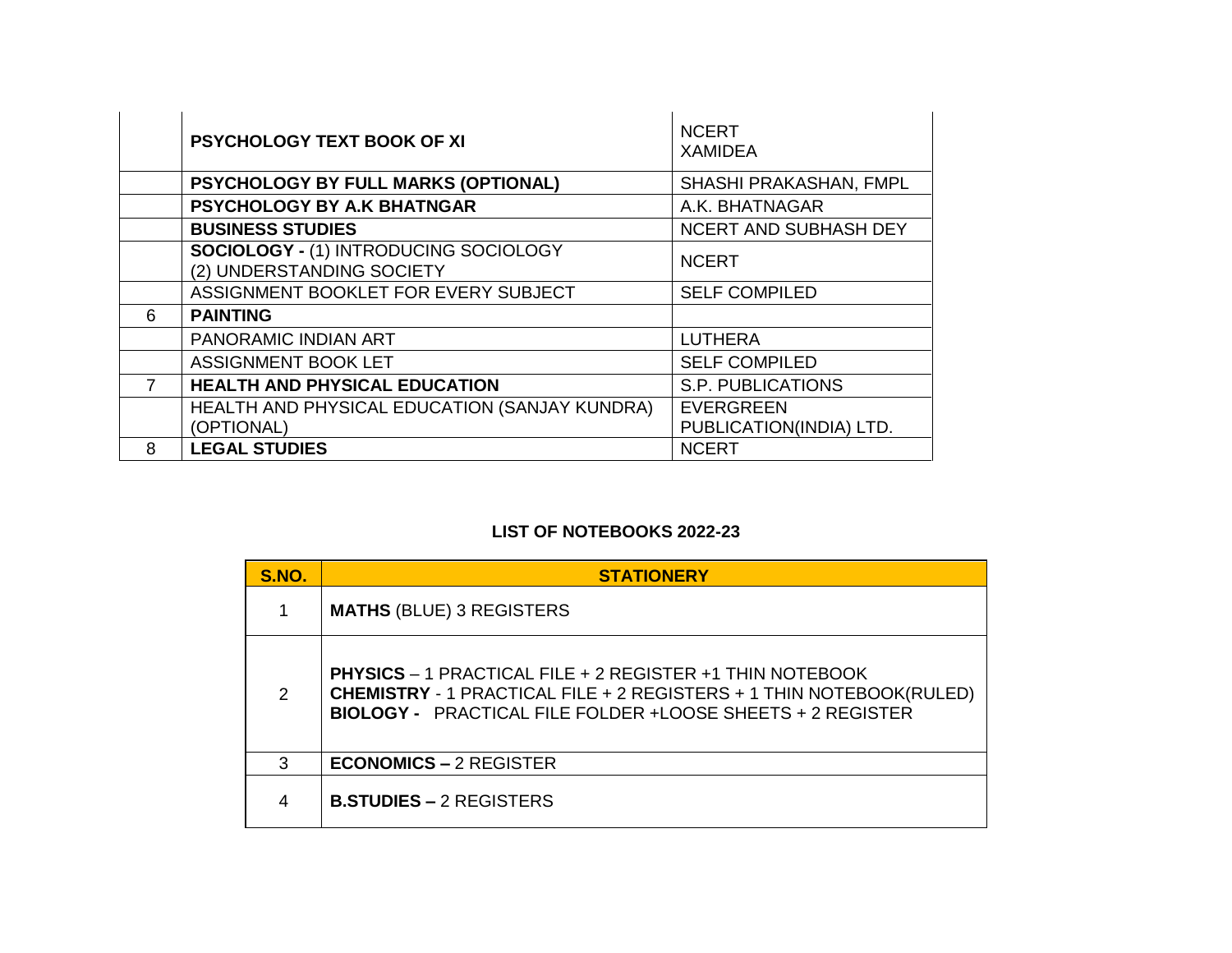| 5               | <b>ACCOUNTANCY - 3 REGISTERS HORIZONTAL</b>                      |
|-----------------|------------------------------------------------------------------|
| 6               | <b>PSYCHOLOGY - 1 REGISTER</b>                                   |
| 7               | <b>GEOGRAPHY - 1 REGISTER + 1PRACTICAL FILE (A3 SIZE)</b>        |
| 8               | <b>POLITICAL SCIENCE - 2 REGISTER</b>                            |
| 9               | <b>ENGLISH - 2 REGISTERS</b>                                     |
| 10              | <b>COMPUTER SCIENCE &amp; INFORMATICS PRACTICES - 1 REGISTER</b> |
| 11              | <b>HISTORY – 1 REGISTER</b>                                      |
| 12 <sup>2</sup> | <b>SOCIOLOGY 2 REGISTERS</b>                                     |
| 13              | <b>LEGAL STUDIES -1 REGISTER</b>                                 |
| 14              | <b>PHYSICAL EDUCATION - 1 REGISTER &amp; PRACTICAL FILE</b>      |

**BOOK LIST FOR CLASS XII 2022-23**

| S.NO          | <b>DESCRIPTION</b>                        | <b>PUBLICATION</b>       |
|---------------|-------------------------------------------|--------------------------|
|               | <b>ENGLISH</b>                            |                          |
|               | <b>FLAMINGO</b>                           | <b>NCERT</b>             |
|               | <b>VISTAS</b>                             | <b>NCERT</b>             |
|               | <b>ASSIGNMENT BOOKLET</b>                 | <b>SELF COMPILED</b>     |
| $\mathcal{P}$ | <b>MATHS</b>                              |                          |
|               | $N.C.E.R.T$ ,                             | $N.C.E.R.T$ ,            |
|               | R.D. SHARMA (OPTIONAL)                    | <b>DHANPAT RAI</b>       |
|               | TOGETHER WITH MATHS (OPTIONAL)            | <b>RACHNA SAGAR</b>      |
|               | NCERT MATHS EXEMPLER (OPTIONAL)           |                          |
|               | M.L. AGGARWAL (OPTIONAL)                  | <b>ARYA PUBLICATIONS</b> |
|               | <b>ASSIGNMENT BOOKLET</b>                 | <b>SELF COMPILED</b>     |
| 3             | <b>COMPUTER</b>                           |                          |
|               | <b>COMPUTER SCIENCE - BY PREETI ARORA</b> | <b>SULTAN CHAND</b>      |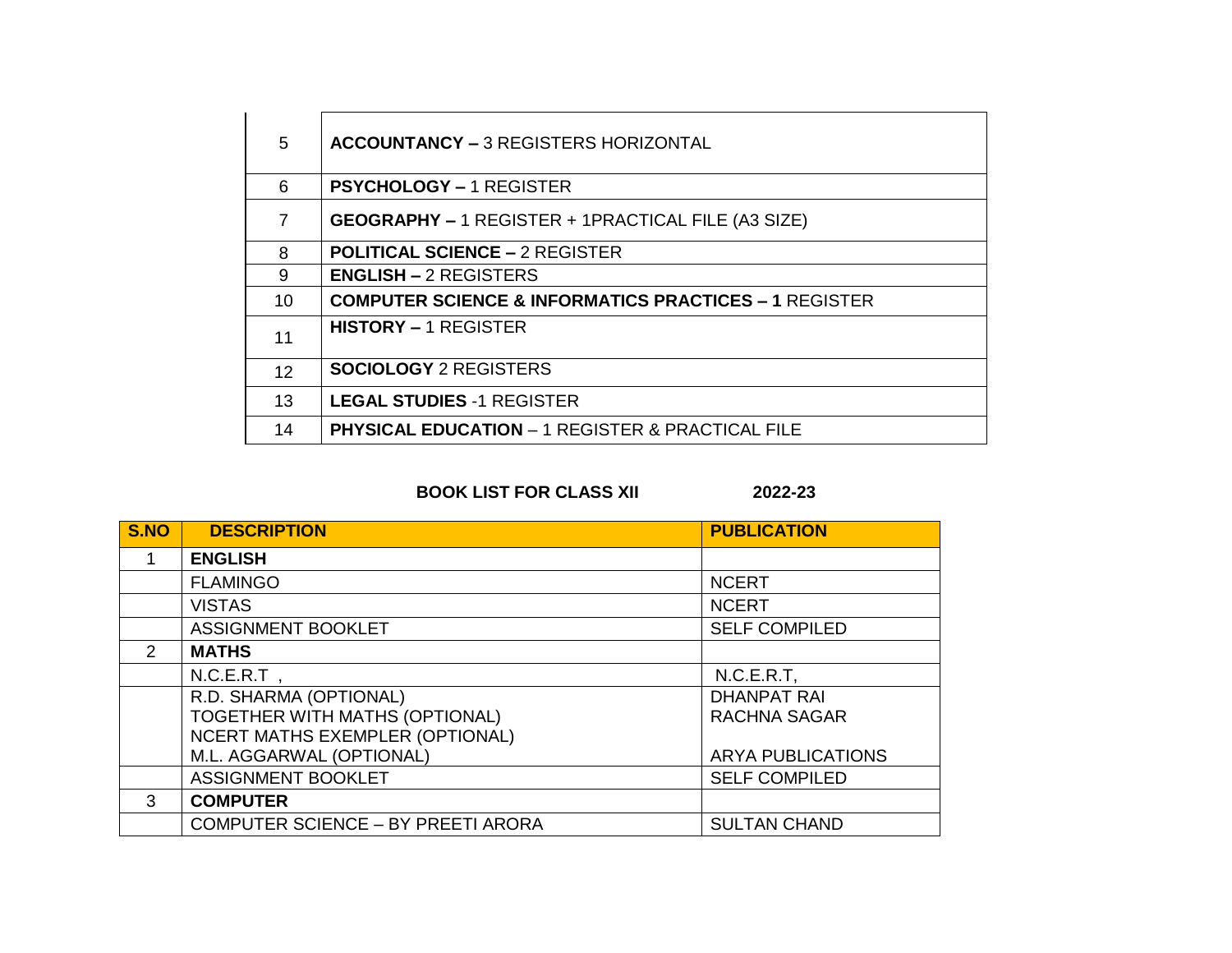|   | <b>INFORMATICS PRACTICES BY PREETI ARORA</b>                                                                                  | <b>SULTAN CHAND</b>                                         |
|---|-------------------------------------------------------------------------------------------------------------------------------|-------------------------------------------------------------|
|   | <b>ASSIGNMENT BOOKLET</b>                                                                                                     | <b>SELF COMPILED</b>                                        |
|   | <b>COMPUTER SCIENCE</b>                                                                                                       | PREETI ARORA AND<br><b>PINKY GUPTA</b>                      |
| 4 | <b>SCIENCE</b>                                                                                                                |                                                             |
|   | PHYSICS (TH.) - NCERT,<br>MODERN ABC OF PHYSICS (OPTIONAL)<br>SL ARORA (OPTIONAL)<br><b>WORKBOOK</b>                          | NCERT.<br><b>MODERN PUBLISHERS,</b><br>PRADEEP'S            |
|   | (PRAC) - COMPREHENSIVE LAB MANUAL                                                                                             | <b>LAXMI PUBLICATION</b>                                    |
|   | <b>NCERT EXEMPLER (OPTIONAL)</b>                                                                                              |                                                             |
|   | <b>CHEMISTRY (TH.) NCERT, COMPRHENSIVE CHEMISTRY</b><br>(OPTIONAL)                                                            | NCERT, PRADEEP PUBL.                                        |
|   | (PRAC.) - TOGETHER WITH                                                                                                       | <b>RACHNA SAGAR</b>                                         |
|   | <b>NCERT CHEMISTRY EXEMPLER</b><br><b>WORKBOOK</b>                                                                            |                                                             |
|   | <b>BIOLOGY (TH) - NCERT</b><br><b>TOGETHER WITH (OPTIONAL)</b><br><b>WORKBOOK</b>                                             | <b>NCERT</b><br><b>RACHNA SAGAR</b><br><b>SELF COMPILED</b> |
|   | (PRAC.) - LAB SKILL IN CLASS XII                                                                                              | <b>SRIJAN PUBLICATION</b><br><b>LAXMI PUBLICATION</b>       |
|   | <b>COMPREHENSIVE LAB MANUAL</b>                                                                                               | <b>LAXMI PUBLICATION</b>                                    |
| 5 | <b>HISTORY</b> - THEMES IN INDIAN HISTORY - I<br>THEMES IN INDIAN HISORY - PART II<br>THEMES IN INDIAN HISTORY - PART III     | <b>NCERT</b><br><b>NCERT</b><br><b>NCERT</b>                |
|   | <b>GEOGRAPHY</b> - FUNDAMENTALS OF HUMAN GEOGRAPHY<br><b>FULL MARKS (OPTIONAL)</b><br>SARASWATI PUBLICATIONS (OPTIONAL)       | <b>NCERT</b>                                                |
|   | INDIA: PEOPLE & ECONOMY                                                                                                       | <b>NCERT SAMPLE PAPERS</b><br>(TOGETHER WITH)               |
|   | GEOGRAPHY: PRACTICAL WORK IN GEOGRAPHY                                                                                        | <b>NCERT</b>                                                |
|   | <b>POLITICAL SCIENCE -</b><br>1) CONTEMPORARY WORLD POLITICS<br>2) POLITICS IN INDIA SINCE INDEPENDENCE<br><b>ECONOMICS -</b> | <b>NCERT</b>                                                |
|   |                                                                                                                               |                                                             |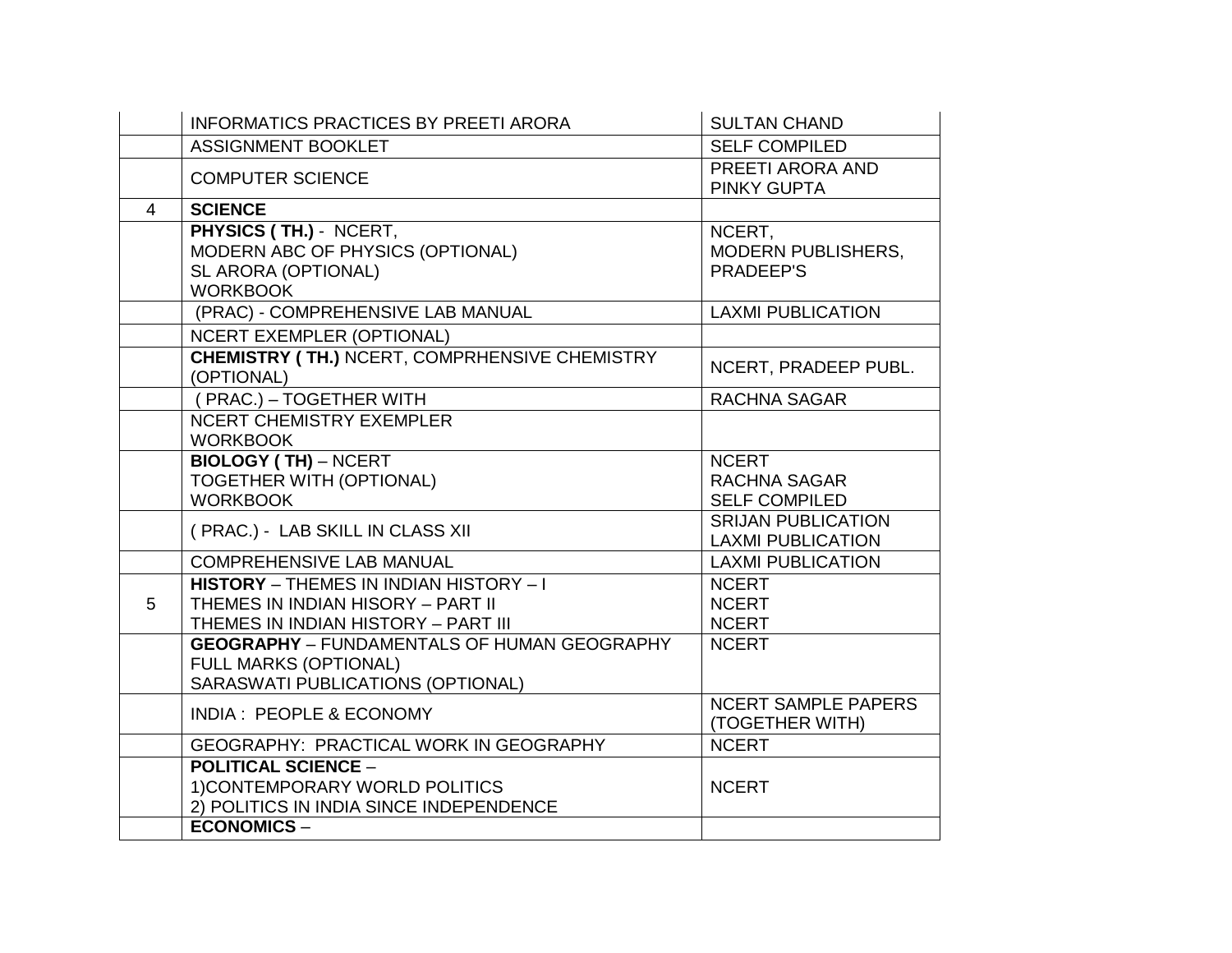|                | <b>INDIAN ECO</b>                                           | <b>NCERT</b>                        |
|----------------|-------------------------------------------------------------|-------------------------------------|
|                | <b>MACRO ECO</b>                                            | <b>NCERT</b>                        |
|                | T.R. JAIN (REFERENCE)                                       | V K PUBLICATIONS                    |
|                | SANDEEP GARG (REFERENCE)                                    | <b>DHANPAT RAI</b>                  |
|                |                                                             |                                     |
|                | <b>PSYCHOLOGY</b>                                           |                                     |
|                | (1) Text book for class XII                                 | <b>NCERT</b>                        |
|                | (2) Psychology by A K Bhatnagar                             |                                     |
|                | <b>ACCOUNTANCY</b> - T.S. GREWAL "DOUBLE ENTRY BOOK         | <b>SULTAN CHAND &amp; SONS.</b>     |
|                | <b>KEEPING</b> "                                            | (P)LTD.                             |
|                | ACCOUNTANCY-I (OPTIONAL)                                    | <b>NCERT</b>                        |
|                | ACCOUNTANCY - II (OPTIONAL)                                 | <b>NCERT</b>                        |
|                | <b>BUSINESS STUDIES SUBHASH DEY</b>                         | <b>NCERT(Updated &amp; Revised)</b> |
|                | <b>SOCIOLOGY</b> - (1) INDIAN SOCIETY (2) SOCIAL CHANGE AND | <b>NCERT</b>                        |
|                | <b>DEVELOPMENT IN INDIA</b>                                 |                                     |
|                | ASSIGNMENT BOOKLET FOR EVERY SUBJECT                        | Self Compiled                       |
| 6              | <b>PAINTING</b>                                             |                                     |
|                | PANORAMIC INDIAN ART                                        | <b>LUTHERA</b>                      |
|                | <b>ASSIGNMENT BOOK LET</b>                                  | <b>SELF COMPILED</b>                |
| $\overline{7}$ | <b>HEALTH AND PHYSICAL EDUCATION</b>                        | S.P. PUBLICATIONS                   |
|                | HEALTH AND PHYSICAL EDUCATION (SANJAY KUNDRA)               | <b>EVERGREEN</b>                    |
|                | (OPTIONAL)                                                  | PUBLICATION(INDIA) LTD.             |
|                | <b>ASSIGNMENT BOOKLET</b>                                   | <b>SELF COMPILED</b>                |
| 8              | <b>LEGAL STUDIES</b><br>1107.9511975091/20000000            | <b>NCERT</b>                        |

### **LIST OF NOTEBOOKS 2022-23**

| <b>S.NO.</b>  | <b>STATIONERY</b>                                                                                                                                    |
|---------------|------------------------------------------------------------------------------------------------------------------------------------------------------|
|               | <b>MATHS (BLUE) 4 REGISTERS</b>                                                                                                                      |
| $\mathcal{D}$ | <b>PHYSICS</b> – 1 PRACTICAL FILE + 2 REGISTER + 1 NOTEBOOK(ONE SIDE<br>RULED)<br><b>CHEMISTRY - 2 REGISTERS+ 1PRACTICAL FILE + 1 THIN NOTE BOOK</b> |
| 3             | <b>ECONOMICS – 2 REGISTERS</b>                                                                                                                       |
|               | <b>B.STUDIES - 2 REGISTERS</b>                                                                                                                       |